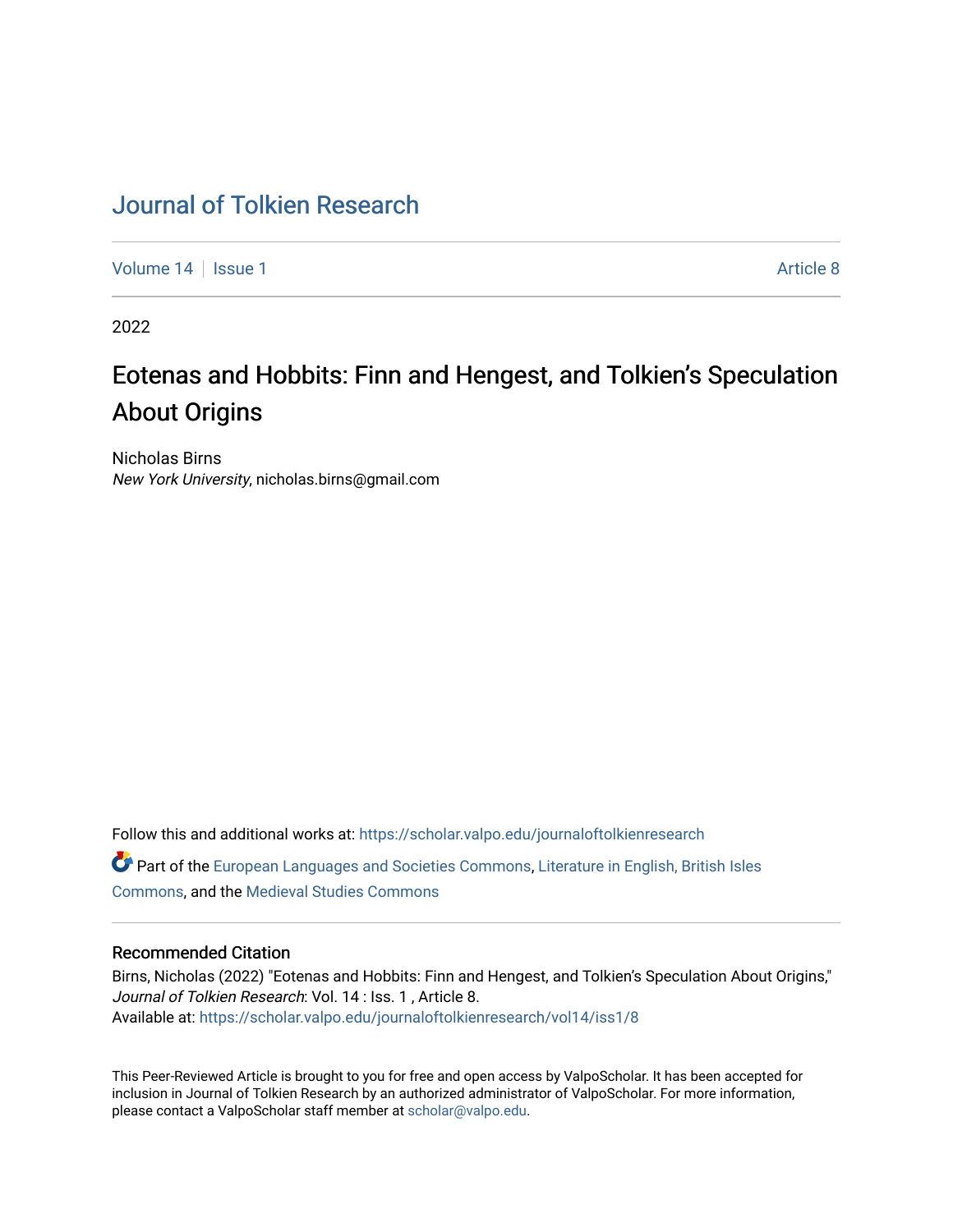*Eotenas* and Hobbits: *Finn and Hengest*, and Tolkien's Speculation About **Origins** 

#### 1. Monsters at Heorot, Histories in Finnsburg

This essay concerns Tolkien's *Finn and Hengest* and how it sheds light on his shifting representations of early English origins in the history in his philological work and, by analogy, in the fantasy of his legendarium.

 Tolkien's 1936 essay "Beowulf: The Monsters and The Critics" is a scrupulous and discerning reading of the Beowulf poem. Tolkien argues that it is the primal encounter with the monsters, not the poem's fragmented registering of sixth-century Germanic and Scandinavian history, that is at the heart of *Beowulf*'s meaning. This analysis not only made good sense when applied to the text but fit into a twentieth-century formalism that was less interested in source-study and more concerned with valuing what made truly great art in itself. Tolkien's demurral from Archibald Strong's characterization of *Beowulf* as a "historical document' (Tolkien, "The Monsters and the Critics," 2) and his skepticism about whether it was right to read any poem in that way was notable. Moreover, Tolkien's discussion of the relation of central mythic theme to peripheral historical context could be applied to his own pseudo-historical worldbuilding in his legendarium. When Tolkien insisted on the importance of "stories and plots" ("The Monsters and the Critics," 2) to practical creators, even if those things seemed trivial, he was speaking as a creative artist as well as a scholar. However fascinating the details are in his tableaux of Middle-earth and Númenor, Tolkien would not have thought his own stories compelling without a primal, foregrounded sense of peril, courage, and sacrifice which gave the works an emotional thrill beyond mere worldbuilding. The uncanny threat symbolizes by Grendel, Grendel's mother and the dragon in *Beowulf* epitomized this thrill.

 Thus it is striking to find a very different perspective in Tolkien's other extended scholarly treatment of the historical narrative poetry of the early English. These are the lectures posthumously published in 1982 as *Finn and Hengest*. Here, Tolkien gives his views on the Finnsburg episode in the Beowulf poem (ll. 1063-1160), as well as on the separate Finnsburg fragment. This Finnsburg fragment, as editor Alan Bliss relates in his introduction to *Finn and Hengest*, were printed in 1705 by the nonjuring clergyman George Hickes. As Bliss relates, the story is of Hnaef the Healfdene, "a 'young king' and his defenders" (*FH* 2) who are "besieged in a hall, which they vigorously defend; a conspicuous member of the defending force is called Hengest" (*FH* 2). We know from the episode in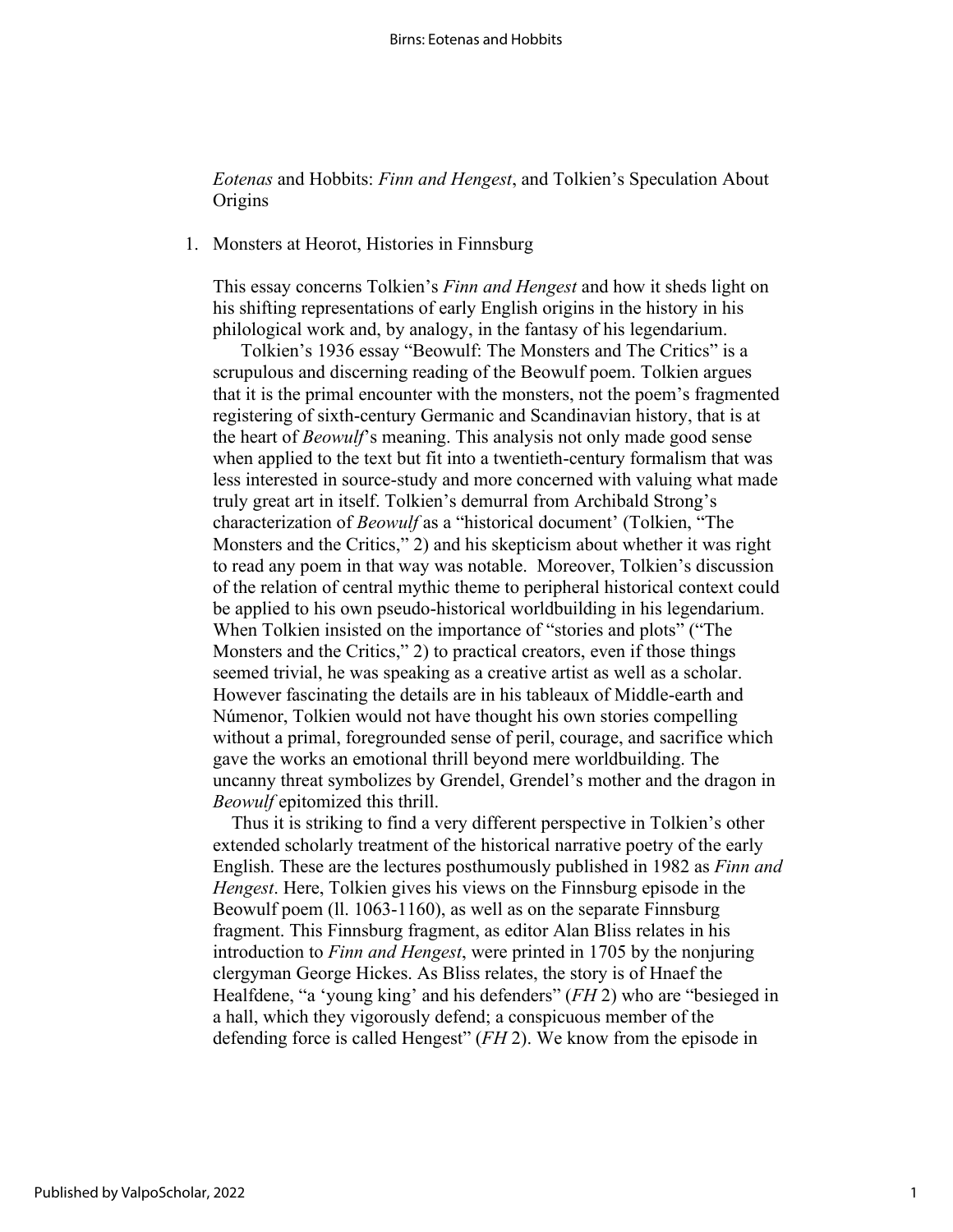*Beowulf* that, after the death of Hnaef, brother of the princess Hildeburh who had been married to the Frisian king Finn, his men, led by Hengest, reside in ambiguous peace with Finn and his Frisian court during a long, hard winter "which locked the waters in icy bond" (*FH* 155). At the end of the winter, Hengest and his men (or henchmen, OE *hengistmen*) kill Finn and return the Danish princess to her people. The Finnsburg fragment lacks this denouement, ending with an ambiguous standoff after the remnants of Hnaef's men had barricaded themselves in Finn's hall.

 In this essay, I will examine Tolkien's speculations about origins in both English history and his own legendarium in the light of Tolkien's historical reconstruction of Finn and Hengest. Reference is made in the strife at Finnsburg to people called *eotenas*, fighting both with Hnaef and with Finn. The conventional reading—still supported by such post-Tolkien readers as John Vickrey—was to read *eotenas* as it is read in *Beowulf,* as giants or monsters. Both Tolkien and Bliss differ, seeing *eotenas* as Jutes. Jutes, on the continent, were a people who lived between the Danes and the Frisians, and one of the three peoples who infiltrated Britain in the fifth century the Angles, Saxons, and Jutes. Tolkien also believed that "Jutes were on both sides of the quarrel," (*FH* 5). This is so although neither Finn the Frisian nor Hnaef the Healfdene (Dane, although there is some speculation that the Healfdenes were a slightly different people) were Jutes. Yet many of their soldiers were. What Bliss calls the "Jutes-on-both-sides theory" (*FH* 6) sees the Jutes as a divided soldierly proletariat, with Hengest emerging as their champion.

 This essay will analyze why these positions matters in Tolkien's wider oeuvre. Tolkien's argument in "The Monsters and the Critics" relies on foregrounding monsters over history. Yet in *Finn and Hengest* he says "everything is for" (*FH* 60) the reading of *eotenas* as Jutes—except that it is not linguistically or metrically justified. Whereas in "The Monsters and the Critics" Tolkien champions the fantastic, in *Finn and Hengest* he sidelines the possibility of monsters in favor of the historical and ethnographic. Moreover, Tolkien seems to want to praise Hengest. This is not easy to do. Hengest provides strong leadership in organizing a band of stranded and desperate warriors to keep them at par with their menacing hosts, Yet the narrative shows him breaking his side of the bargain by murdering Finn once winter has broken. The story is, as Mary Kate Hurley puts it, one of "the failure of human community" (Hurley 148). Yet Tolkien sees Hengest as a positive version of a *wrecca*, not a hapless exile but as a "masterless man" (*FH* 71) who achieved a "success" at Finnsberg which helped him be an effective conqueror of Britain. This willingness "to break an alliance" (Hurley 154) is hardly what Beowulf, scrupulously deferential to both his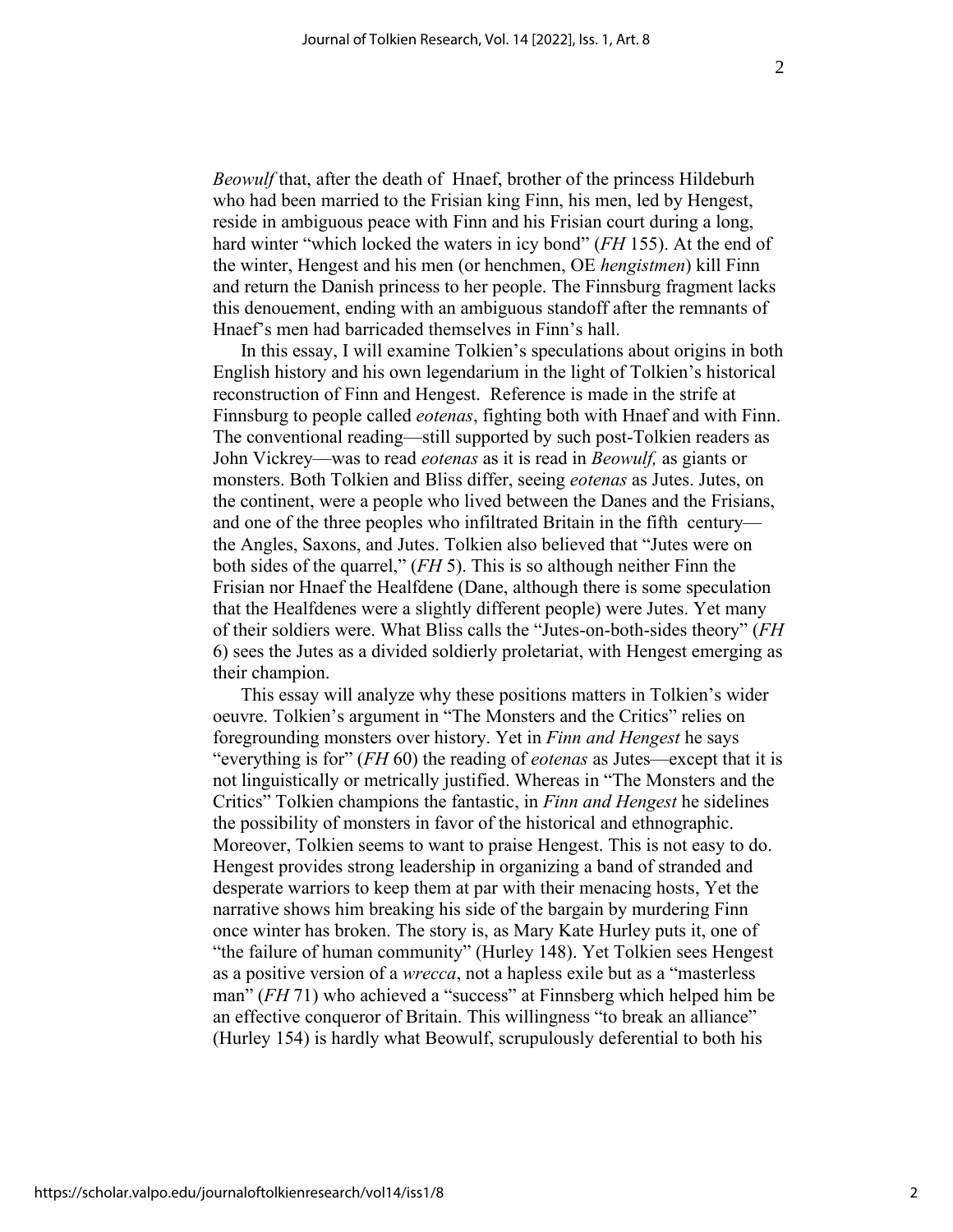permanent and temporary liege-lords, Hygelac and Hrothgar, would have done if he had found himself face to face with this admittedly more difficult Frisian potentate Finn. In *Finn and Hengest*, Tolkien seems less concerned with personal valor, and more with proto-national pride.

 Tolkien could riposte that this was justified by the material—that Beowulf's legendary overtones permit monsters, whereas the more mundane strife of the *Freswael* or Frisian-quarrel between Finn and Hengest adheres to more realistic conventions. Bliss observes that while monsters were "quite essential" (*FH* 4) for the *Beowulf* poem's concern for "the destiny of man," the Finnsburg episode emphasized "fallible human beings" (*FH* 4) with "conflicting loyalties" and thus had no need for "supernatural beings." Tolkien himself said the old Northern world could embrace "myth or heroic legend, or blends of these" ("The Monsters and The Critics," 6). Yet critics such as Vickrey still maintain that *eotenas* could be referring to giants. One could also resort to a readerly maneuver like seeing 'giants' as the sobriquet of a mercenary band employed by Hnaef in his assault on his Frisian brother-in-law. Certainly the Finnsburg fragment and episode, though sanguinary, do not contain any overt elements of the supernatural.

 The *dramatis personae* in the Finnsburg episode are less in the vein of the represented world of the *Beowulf* poet than that of the sixth-century historian, Gregory of Tours, who wrote in Latin and was based in a Gaul by that time ruled by the Frankish Merovingian dynasty. Although those who are only familiar with Gregory of Tours from his role in Erich Auerbach's *Mimesis* will tend to see Gregory as prone to colorful exaggeration, as compared to what Tolkien saw as the essentially ahistorical Beowulf material, Gregory seems on the order of Thucydides. Gregory does not chronicle the Finn episode as such. He records instead the other point in *Beowulf*, six decades later, where the action moves towards the continent: when Hygelac raided the Frisian coast. But Frisia as such is well within Gregory's compass. Unlike the 'there be dragons' aura of Scandinavia in the sixth century AD, the more chronicled Frisia was not the kind of place where monsters generally occurred, even in stories. Thus one can see why Tolkien and Bliss did not see *eotenas* as monsters, even though doing so would follow the textual-scholarship principle of *lectio difficilor.* 

 By viewing the Hengest in the fragment as the founder of early England, Tolkien understands "Finn and Hengest" as an *Ur-*document of English history. That in the early versions of Tolkien's legendarium, Eriol/Aelfwine, the mediatorial figure between the real England and the fictional Elven lands, is said to be the father of Hengest bolsters this proto-Englishness. But in "The Monsters and the Critics" Tolkien does *not* see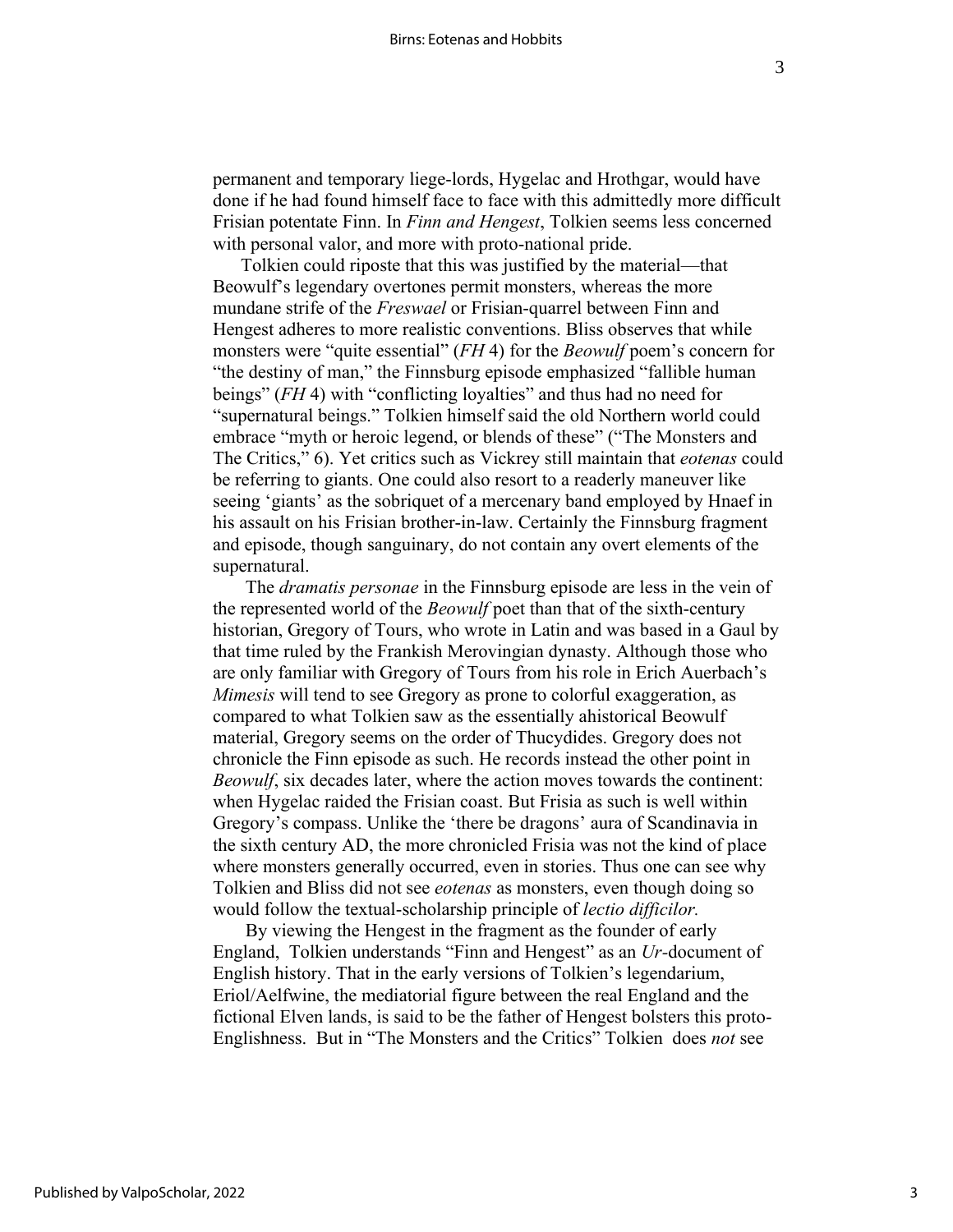Beowulf as proto-English in any direct way. Tolkien argues in "The Monsters and the Critics" that not just Grendel, his mother and the dragon but even Beowulf and Wiglaf are fictional characters placed in a plausible historical setting. In his *Beowulf* commentary, on a single page, speaking of Beowulf's nameless mother, Ecgtheow's wife, Tolkien uses the words "legend," "fairy-tale," and "fictitious" (Tolkien, *Beowulf*, 215).

 Tolkien certainly was willing, in his *Beowulf* scholarship, to accept a liminal interposition between myth and history. But in *Finn and Hengest* the historicity of Hengest is central to his argument. Beowulf is seen as a paradigmatic hero precisely because he is not constrained by historical context in his standing for heroic virtue against fear, terror, and mortality, as well as the more human infelicities represented by the jealousies of Unferth and Breca. Even if not directly or overtly Christian, *Beowulf's* heroic behavior is compatible with some practice of Christian conduct. Hengest's behavior is bloody and vengeful, and is justifiable only in the most brutal of contexts. Hengest does liberate Hildeburh to her people, but this sees her first as princess, not as Finn's queen. Hengest, like Beowulf, champions Danes without wielding political authority over them. But there the resemblance ends.

 The story of Hengest is violent and brutal. It is not remotely Christian. Indeed, if Hengest's revenge is to be seen as a charter myth for the English, it is one that, after conversion, should have been totally swept under the Christian rug as Alcuin suggested was appropriate in the case of Ingeld (Tolkien, "The Monsters and the Critics," 22). There are pitfalls to reading the Finnsburg story as intended to be nationalistically inspirational. Tolkien himself admits that the only way to read *eotenas* as Jutes was that, for the tenth-century scribes who copied the original, the "actual form" (*FH* 63) *eoten* for Jutes was so obscure, and the Jutes, even before the year 1000, so relegated to obscurity, that the consequential mis-transcription was made. Indeed the Old English word for Jutes, the Anglian word *eoten* (not the incorrect *eotenas*) is "only evidenced" (*FH* 71) in Beowulf, the other mentions of Jutes being all in other Saxon or Nurthumbrian dialects or in Latin.

 These are different solutions to a vexing immediate question in the *Beowulf* poem: the insignificance of the Geats for English and world history and their implied "national failure" (Gwara 242) in the poem. One could argue that the poem is transhistorical in its meaning, and thus all the better to have an obscure, long-faded group. Alternatively, one could argue that the Geats are somehow significant, or to say that they are actually another people who are of more significance to the English. Michael Drout suggests that Tolkien wanted to "identity the Geats as Goths" (Drout 237).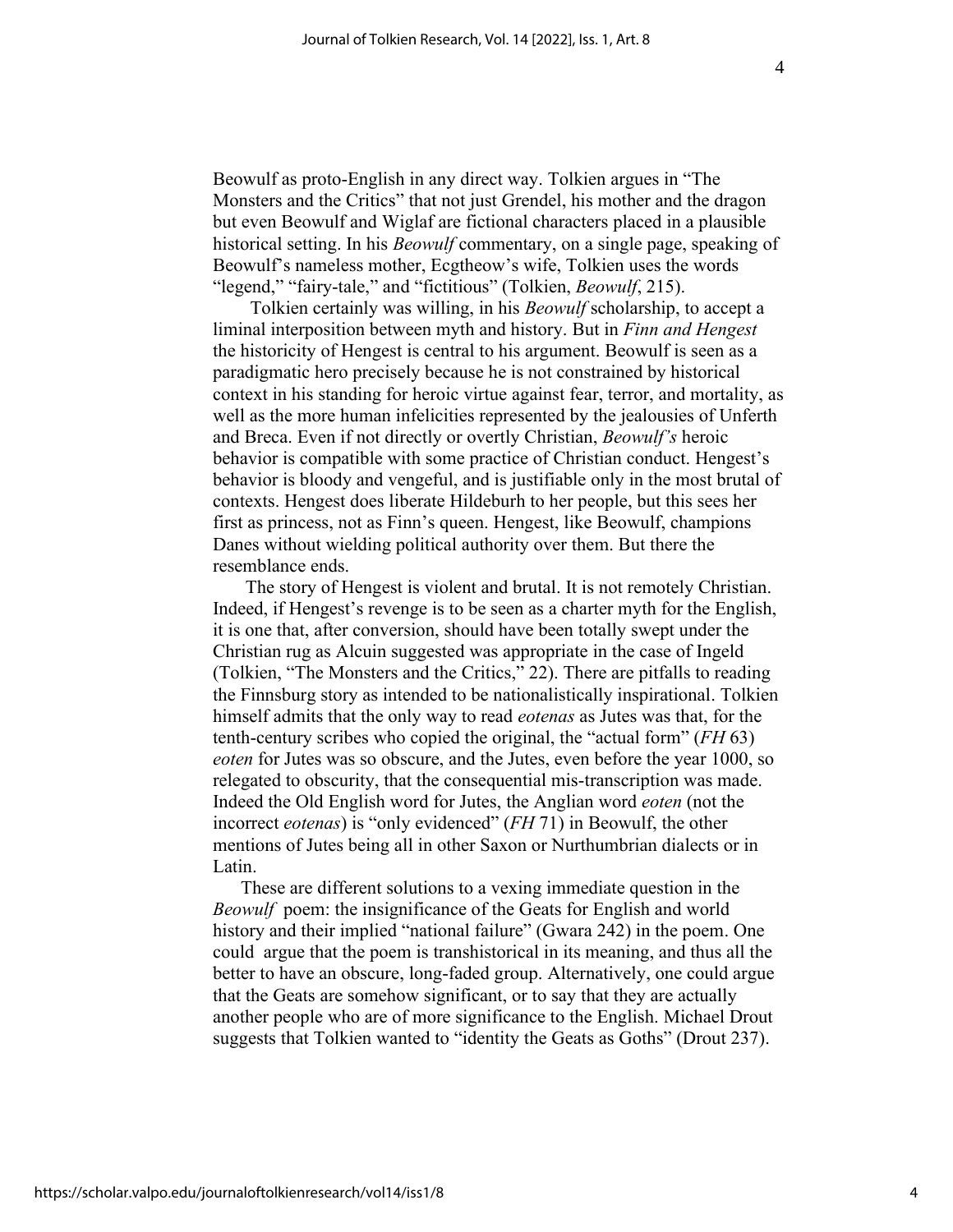By seeing the marginal and historically inconsequential Geats as being identical with the far more central and important Goths, this would associate Beowulf's folk with what Drout calls "a great barbarian people of early Europe" (Drout 237). If we add to the pot the idea that the Geats "were the Jutes" (Drout 234) we get to a situation where Hengest could at least be Beowulf's distant cousin. As Drout concedes, these connections are not historically or linguistically viable. Yet it seems that at times Tolkien yearned for this direct link. This yearning is also evident in *Finn and Hengest*.

 The distinction here is between a world where Goths, Geats, and Jutes are the same and one in which they are all different. This is a distinction between what Nelson Goodman labeled the autographic or the allographic, whether an identity is one's own or comes from elsewhere. The Tolkien of "The Monsters and the Critics" is content for identity in *Beowulf* to be allographic, for the Geats to not be the Jutes and therefore not the English, and for the metaphysical threat of dragons and monsters to make the entire issue of ethnicity somewhat moot. In *Finn and Hengest* identity is more autographic, because there are Jutes on both sides.

 Of Tolkien's three versions of *Beowulf*, the most reminiscent of his work in the legendarium is the Lay of Heorot. The use of the word 'lay,' and, as SHipepy rmeind sus, the stress on "heroic lays" (Shiipey 171) in "The Monsters and the Critics,: reminds us of the Lay of Leithian, the tale of love and the 'release from bondage' that solicited the absolute core of Tolkien's being. Tolkien's "Sellic Spell" was a distillation of the poem away from history and into myth. The lay boils the poem down even more, to what Tolkien saw as its essence: the radiance of fragile but radiant light in the face of monstrosity and fear. *Eotenas* occurs in *The Lord of the Rings* in the Ettenmoors. The Ettenmoors are a region in the far north that is only referred to sparingly (*FR* 268, *RK* 458) in the texts, although the name does recall the "moor" that Grendel the *eoten* "strode in might" in the Lay of Heorot (Tolkien, *Beowulf,* 417). That Tolkien distilled the *Beowulf* poem into an abstract, mythic core shows how strongly he must have felt about the Hengest material to distinctly pull it in the other direction.

2. Mr. Bliss, or, the Anglian Hengest

Alan Bliss's commentary sometimes sounds like the Tolkien of "The Monsters and the Critics" critiquing the Tolkien of *Finn and Hengest*. At other times, the double-voiced quality reminds us of a more polite version of the contention within Finnsburg itself. In his Appendix C to *Finn and Hengest*, Bliss undertakes the task of editing *Finn and Hengest* with the verve of Tolkien's Mr. Bliss (whose eponymous text was, "by design or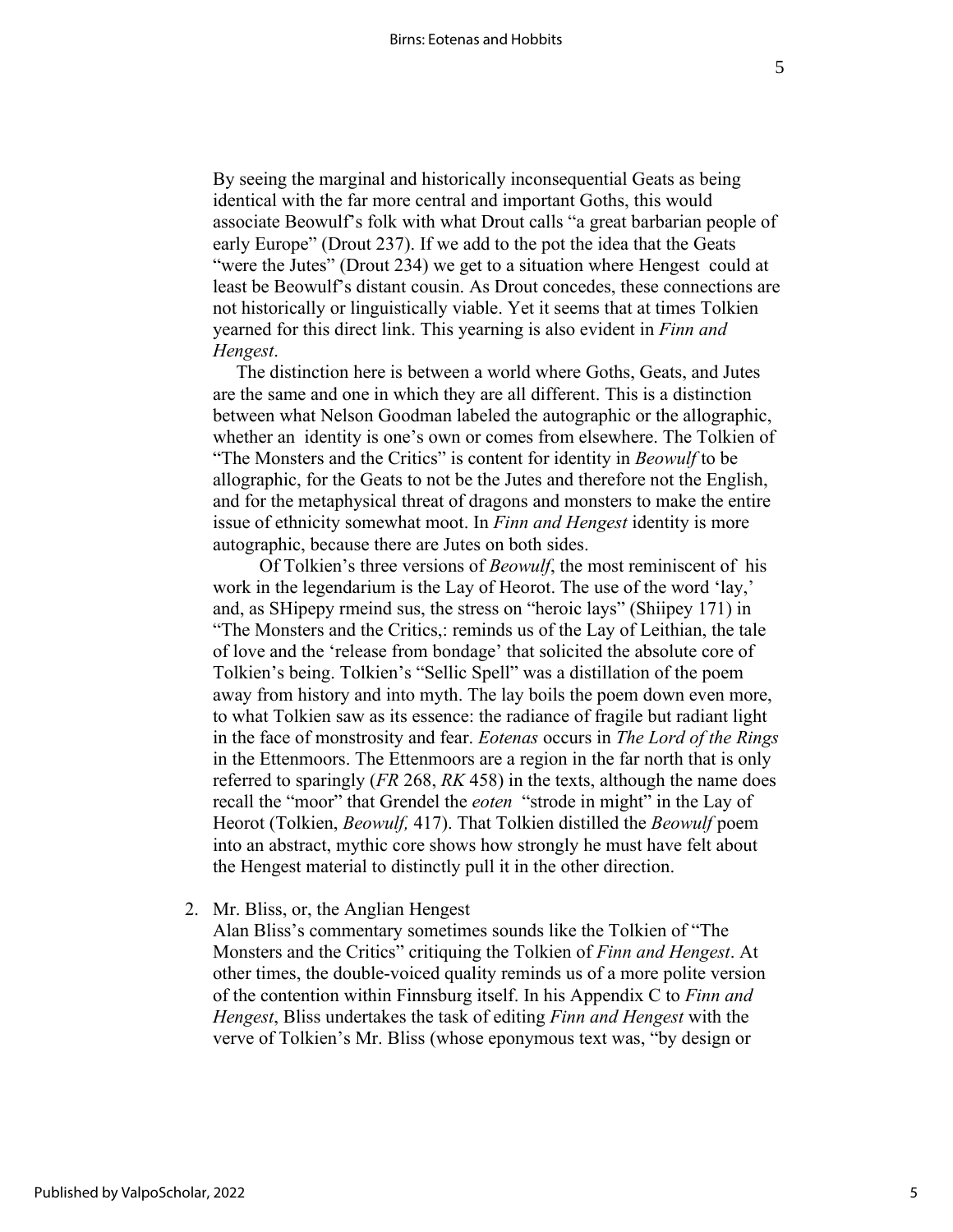chance" (*TT* 174), also published posthumously in 1982) driving his new car. One assumes that Christopher Tolkien "encouraged" (Burdge and Burke 67) Bliss as he was too busy engaging in his work on *Unfinished Tales* and *The History of Middle-earth* (not out of any lack of philological competence himself). Christopher may well have seen the *Finn and Hengest*  material as peripheral to researching the backstory of Tolkien's legendarium, which had become Christopher's major editorial aim. Peripheral it may be, but *Finn and Hengest*—published by Tolkien's primary publisher, and, in the design of its paperback edition resembling the individual volumes of the legendarium in appearance—is not irrelevant to Tolkien's oeuvre.

 I would argue, though, that the most connective aspect is actually Alan Bliss's Appendix C. Bliss contends that Hengest was not, as Tolkien supposed, a "Jutish nobleman" (Honegger 210) but "an Angle of royal stock" (*FH* 180). This takes the discussion of the Hengest material into the hypothetical and conjectural arena that is analogous to Tolkien's secondary world.

Bliss's contention that Hengest was Anglian is extraordinary, and in direct conflict with the thrust of Tolkien's argument, that Hengest was Jutish, Bliss's Appendix C accepts Tolkien's reading of *eotenas*. Yet it brings the Hengest story more into the mode of Tolkien's treatment of *Beowulf* by insisting that Hengest was Anglian in ancestry. Scott Gwara's contention that it is "impossible" to "know Hengest's nationality" (Gwara 163) comes to the same conclusion as Bliss: that the material as we have it does not lay stress on Hengest's nationality. This contrasts to Tolkien's reading. Tolkien saw Hengest's experience in Finnsburg as "a success that changed the course of things" (*FH* 71) and led specifically to "the early establishment of the Jutish kingdom" (*FH* 71)

 But does not seeing Hengest as Anglian make him even more a core culture hero of the English, and his role in the Finn story even more redolent of what Honegger calls an English identity "*avant la lettre*" (Honegger 210)? I would argue precisely not. England, and Scandinavia were so far north as to be removed from the identity-cauldron constituted by any linkage between Jutes/Geats/Goths. It is the Goths' role in the destruction of Rome that is privileged by ethnically anchored readings of *Beowulf* and the Finnsburg material. Bliss, by keeping Hengest Anglian and thereby on the periphery of all this, keeps Hengest in more of a story-world and less of a politics-world, just as Tolkien does with Beowulf in *The Monsters and The Critics*. The impetuous, sanguinary, highly un-Christian and not especially dignified behavior of Hengest hardly matches the integrity and bravery of Beowulf. Bliss's rendering of Hengest as an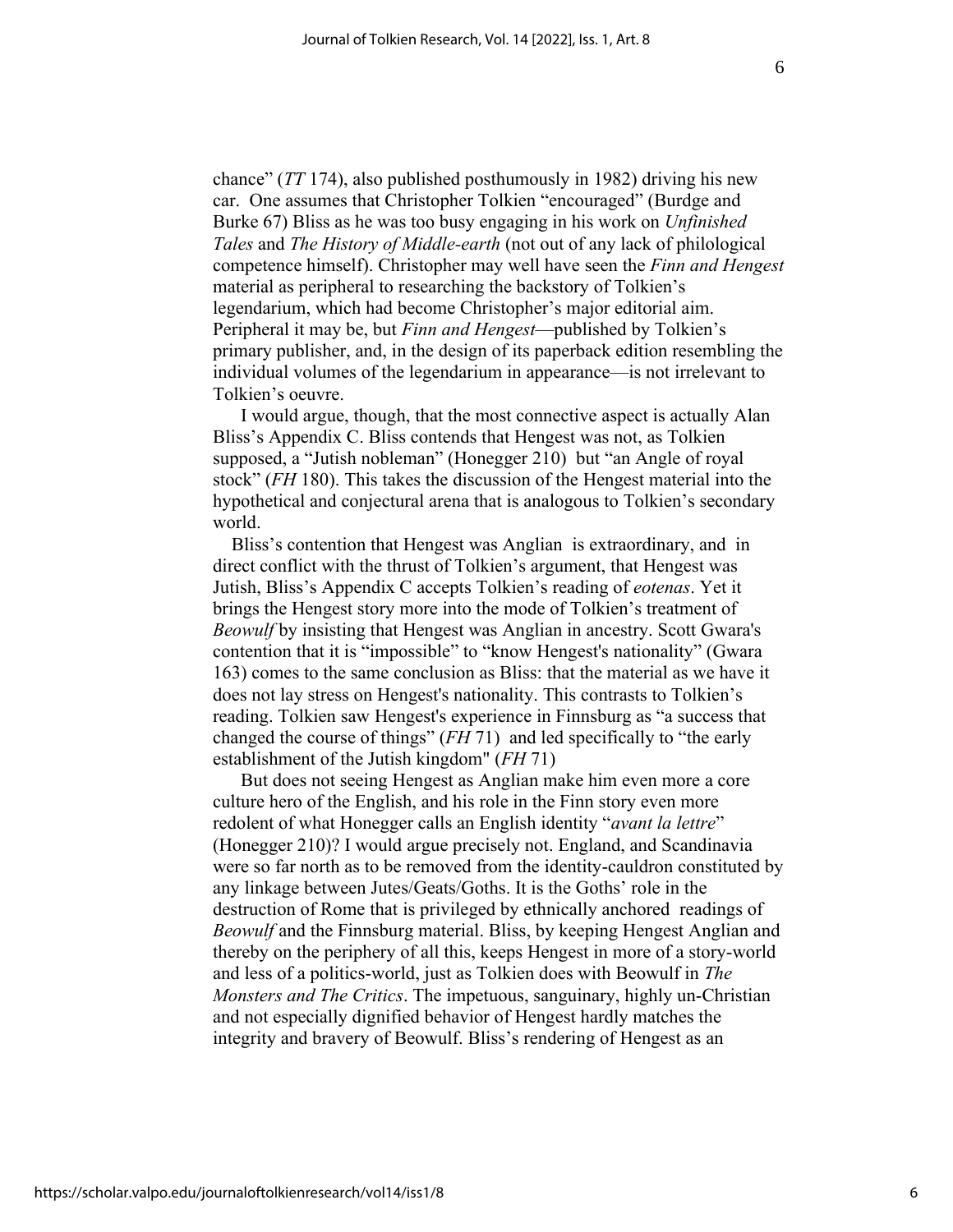Anglian, even though as conjectural as Tolkien's conclusion that Hengest was a Jute, fits better with the Hengest of fragment and episode: resourceful, charismatic, able to find a footing in a context where he had no natural rights.

 Bliss's performance in Appendix C is bravura. He touches on matters both small (the conjecture that Octa is not the name of Hengest's son, but Hengest's own nickname) and great (making intriguing links to the Horwendil/Feng material of Saxo Grammaticus, of course very famous as the ultimate source material for Shakespeare's *Hamlet*) that could well be the subject for another essay. Far from simply filling in the gaps in Tolkien's work, Bliss daringly goes beyond it and revises it. Part of this may stem from, as Anthony Burdge and Jessica Burke note, Bliss already having his own ideas on the subject when he discovered Tolkien's work on the Finnsburg fragment in 1966. Bliss agreed with Tolkien on the referent of *eotenas*. But he was not animated by Tolkien's specific desire to anchor the interpretation in Jutish, and thus possibly Gothic, identity. Bliss used scrupulous scholarly observation to get at the imaginative core of an archival text.

 Although Bliss's view of Hengest as Anglian might make the story seem *more* nationalistic, by linking Hengest to the very name from which "England" derives, it is the Jutes/Geats/Goths connection that has the potential to tether the story to a racialist, Teutonist essentialism. Bliss's distancing of Hengest from being a Jute, and thus perhaps a Geat, and thus perhaps a Goth, makes him 'merely' English, and denuded of larger racial overtones.

 Unlike the stress on abstract drama of Tolkien's legendarium and *Beowulf*, *Finn and Hengest* privileges the minutiae of history over the abstract thrill of facing evil at its core. If one were to distill anything abstract out of the Finnsburg fragment and episode, it would only be a point about treachery, rancor, and acrimony and the brittleness of alliances forged amid desperation. But, in its desire to animate history imaginatively, Tolkien's work in *Finn and Hengest* was closer to the legendarium than to the scholarship of "The Monsters and the Critics." As Thomas Honegger has pointed out, in his early *Book of Lost Tales* material, Tolkien included Hengest, as Eriol's son, in the "framework intended to provide the explanation for the transmission of the legendarium" (Honegger 210) from the fictional worlds of the *Silmarillion* to England. Hengest thus bore the burden of being the link between lore and legend, fact and fantasy. To do this, Tolkien has to render Hengest as a Jute as Jutes are plausible as a mystical link between England and the Continent. Bliss, by making Hengest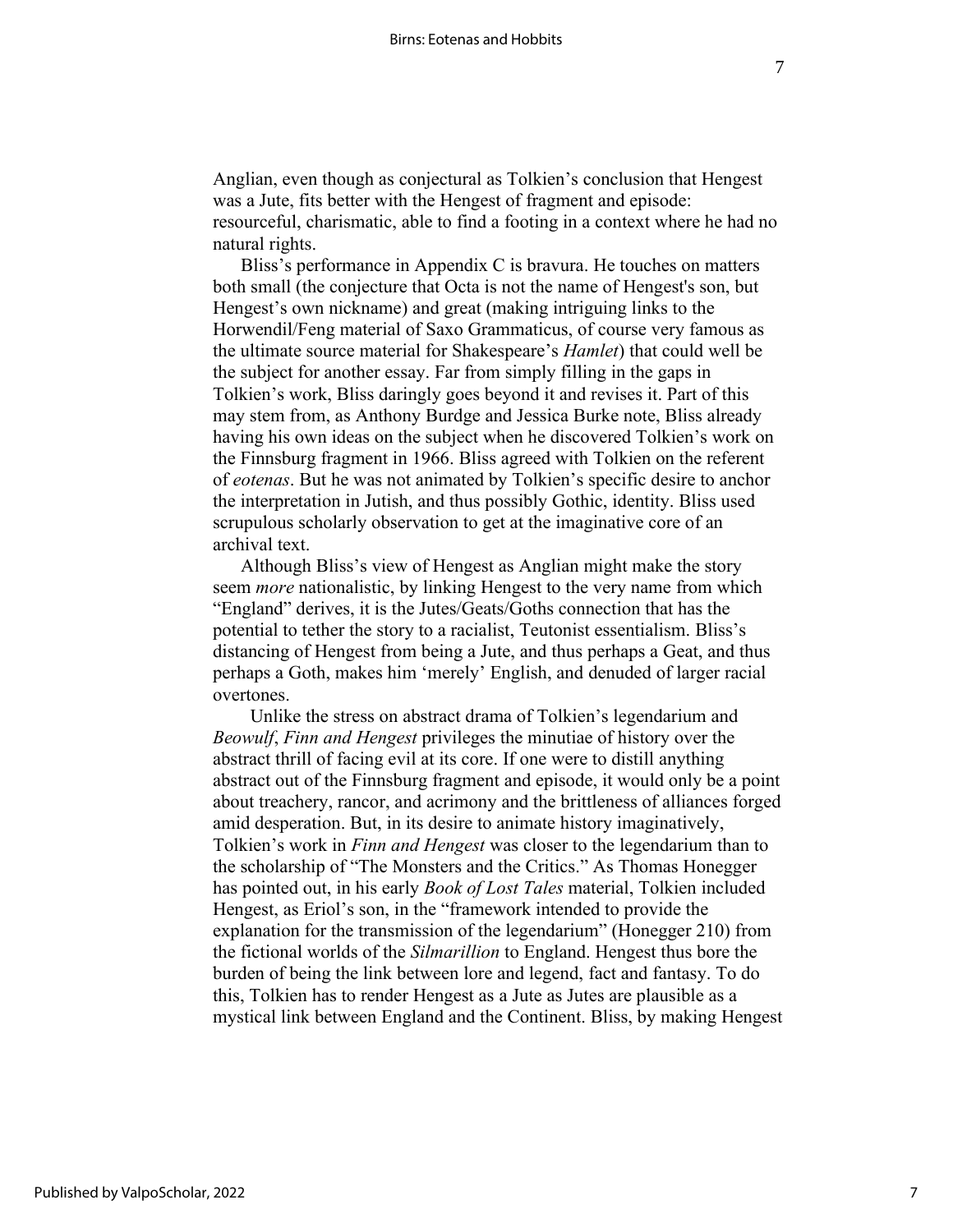an Anglian, casts him, notwithstanding his undoubted charisma, as prosaically English.

 As Burdge and Burke say, Tolkien, while agreeing to hand over his notes to Bliss as early as 1966, wished to "organize" (Burdge and Burke 67) his notes, and had not done so by his death in 1973. This suggests that Tolkien wanted to revise the work, but lacked time or scope (especially given the pressure to complete the *Silmarillion*) to do so. Whether or not this is so, and grating that Tolkien taught this material as late as 1963 when he substituted for C. L. Wrenn at Oxford, the *Finn and Hengest* material at its core significantly preserves a residue of early Tolkien, "from the years between 1928 and 1937" (Burdge and Burke 67) and not the Tolkien of the later work. Alan Bliss's intervention, via Appendix C, in *Finn and Hengest* can be said to save this early Tolkien from himself. Bliss gives us a tableau where links to the English and more remote Germanic past are cherished but which is content with tantalizing and at times ironic hints. Bliss's editorial works gives us something akin to the fascinating, tantalizing, but hardly univocal world of Tolkien's legendarium, and his "sellic" reading of Beowulf.

#### 3. Geats, Jutes, Goths—Rohirrim?

Christine Chism has seen Tolkien's work in the late 1940s as turning away from nationalist mythology in the wake of Nazi Germany's "mobilizing and recasting" (Chism 64) of Germanic origins. There is nothing in Tolkien's Finnsburg lectures that is racist, Aryanist, or even Teutonist. There is simply a sense of latent pride in English origins. But the way *Finn and Hengest* parades of a link between England and to the continental Germanic exudes a different mien than Tolkien's other scholarly and fictional work. Tolkien in "The Monsters and the Critics," and in the legendarium, suggests a more indirect English, relation to Germanic origins, one shorn of any idea of a transnational master race that overly associative comparisons to the Goths tended to conjure.

 Tolkien valued the few traces scholars could find about these early histories. But he did not idealize them beyond reason, and he had precedent for this. The nineteenth century writer who knew the most about the Goths, and was very important to Tolkien, William Morris, knew enough about the Goths *not* to lionize them or see them as proto-English. Indeed, Morris referred to the Goths more than once as 'dastards' (e. g. Morris 85, 137, 180) in his *House of the Wolfings*.

 Nor do the Rohirrim just stand as fictional analogues for a direct Gothic/English linkage. The Rohirrim, in their distinct yet friendly cultural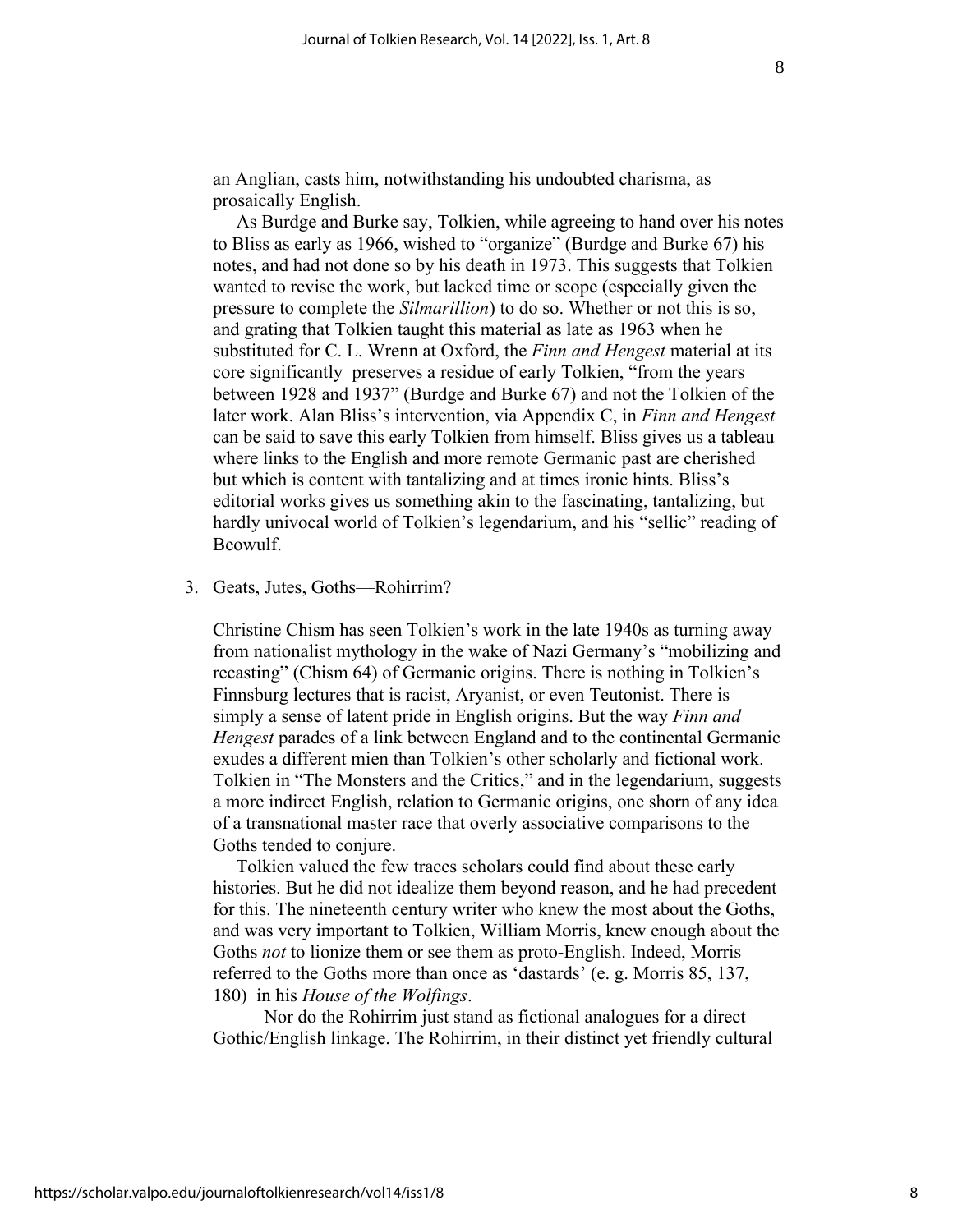relation to Gondor, are more Lombards, in that Lombards were more permanently Southern, and converted to Catholicism on their own, and somewhat, as Tolkien put it, "on Byzantine principles" (Murray 879). The history of the Rohirrim with respect to Gondor is more out of Paul the Deacon, the historian of the Lombards, than Jordanes, the historian of the Goths. In other words, the Rohirrim do not have a tragic ending after Gondor defeats them, rather gradually becoming more like Gondor over the centuries, enacting the convergence between what Faramir calls "Middle Peoples" (IT 323t and their higher counterparts. But this convergence is very gradual and has not yet occurred around the time of the action of the war of the Ring. This is so even if one sees Éowyn's marriage to Faramir as a unifying marriage, a "history with a happy ending" (Goffart 68) such as Jordanes, overoptimistically, saw in the marriage of Matasuntha and Germanus at the end of his *Getica.* Gothic origins might inform the depiction of the Rohirrim, but are not at the absolute base of them. Tolkien leaves it far more open in terms of relation to actual early European history. This is reflected in how primordial Hobbit and Rohirric origins are left remote and indefinite.

 What Tolkien called the "disaster" (Murray 879) of the Ostrogoths remaining Arian, chronicled by Jordanes, meant that the Gothic language would never be crystallized into Tolkien called a "vernacular liturgy" (Murray 879) outside of Latin. The Ostrogoths took a Southern road. This sundered them from their putative Northern relatives, the Geats, into a contact with the Greco-Roman world that devoured them. English culture, conversely, began with only a memory of *eald enta geweorc* (Shippey 25) and a fresh relationship with a very different Rome, that of Catholic Christianity.

 This lack of a single origin is reflected in Tolkien's legendarium. Tolkien maintained silence about Hobbit origins, other than there being a connection with the East. That the Rohirrim knew of the Hobbits in some way does indicate a link. But it is a remote link. Théoden did not know of *Holbytlan* because his ancestors of the House of Eorl had encountered then in Rohan; they were the "folk of legend" (*TT* 177) that the Éothéod had brought *with them* to Calenardhon. The mature Meriadoc Brandybuck may have researched Hobbit-lore in Rohan. Yet if anything concrete was found by him it did not enter between the covers of the Red Book of Westmarch.

 As Thomas Honegger points out, when Tolkien first thought of Rohan, he had not fully decided "who the Rohirrim were and on what side they stood" (Honegger 120). Tolkien eventually arrived at a very positive, indeed exemplary valuation of the Rohirrim. But they remained an "archetype" (Honegger 127) of "different and different manifestations"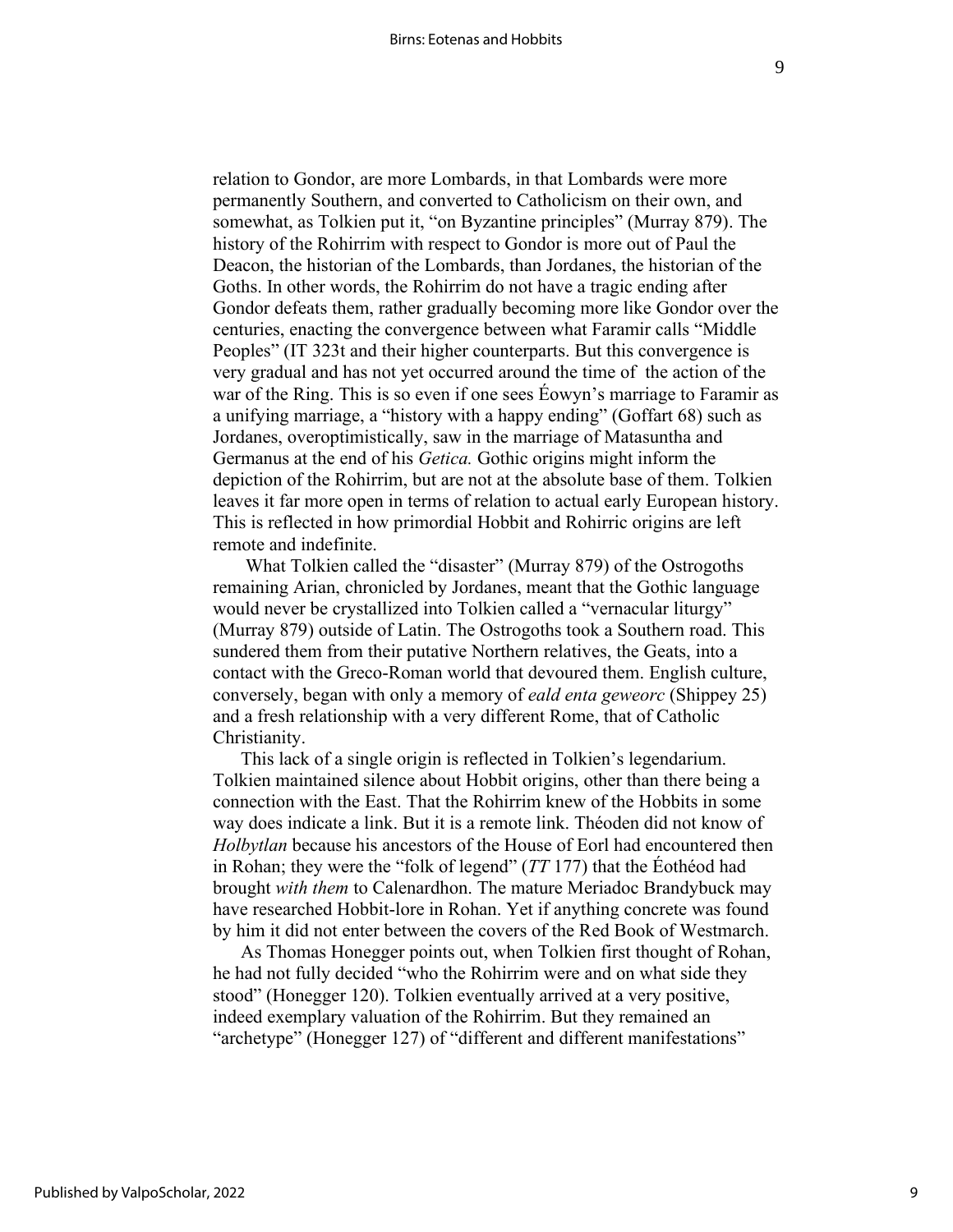(Honegger 127) of actual Germanic people. They were not deliberately implanted as a real-world analogue. One size did not fit all in historical terms, and Tolkien knew that in considering historical bases for the Rohirrim.

 Drout says that Tolkien wanted, for aesthetic reasons, to identify Jutes, Geats, and Goths, even though it was not a historical reality. Earlier commentators went as far (see Scott 5) as to identify the Goths with the *Getae* attested to by imperial Roman historians, although as Christensen points out (Christensen 51) St. Augustine of Hippo was rightly skeptical of this attribution. Even more of a stretch is identifying the Goths with the Guti referred to in ancient Mesopotamian records (see Oppert 9, 12). This was a clearly racialized gesture, as the Guti were invaders for a brief interval who brought down Akkadian and Sumerian civilization, just as the Goths did for the Romans. But these occasions were separated by over two millennia. Thus there were no grounds for equations such as Oppert's beyond the merely phonic and a Eurocentric desire to find white master races all over space and time.

 What Jacqueline Stuhmiller calls the desire to turn an "incomprehensible jumble of allusions and free-floating pronouns into a story which is neat and compact" (Stuhmiller 10) is a natural interpretive urge. But this urge turns sour when harnessed to racial or nationalist agendas. After a point, these speculations about *eotenas*, Jutes, Geats, Goths, *Getae*, and even Guti become more about sonic resemblance and not historical identity or lineage. They turn into a game of linguistic happenstance and racial wish-fulfillment. Jutes, Goths, Geats, *Getae*, Guti bounce around like billiard balls of desired signification, as European racialists "tried desperately…to equate similar-sounding names without full empirical warrant" (Birns 15). Tolkien, writing amid the skepticism about Teutonic energies and general epistemic chastening of twentieth-century modernity, was not wont to succumb to these heedless speculations even as potential galvanizing connections intrigued him. The closest he came was in the link that identifying the *eotenas* as Jutes made between English and continental invaders.

 It must be emphasized that it is not necessarily tendentious, although speculative and racially idealizing, to identify the Geats with the Goths, as the sixth-century historian Jordanes (Jordanes 55-57) did link the Goths to a primeval Scandinavian origin. But the Jutes, on the other side of the Danes than the Geats, are differentiated from them both by geography and by the different name, *eotenas* as compared to *geatas*, used for them in *Beowulf*. Tolkien, in his legendarium, felt free to calque the Goths when he needed them, as in the forerunners of the Rohirrim in Rhovanion who have Gothic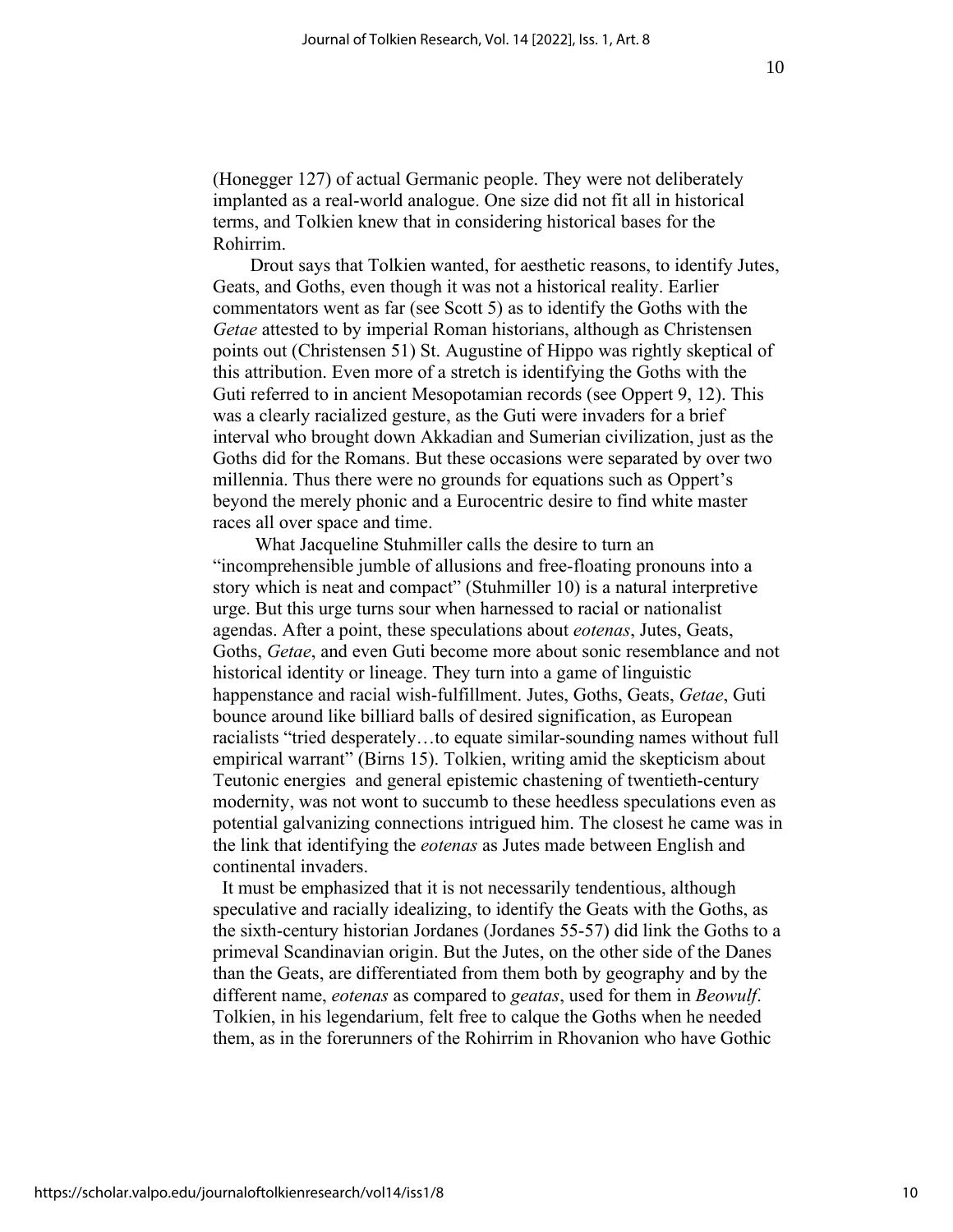names. But he did not base any genealogies of identity on a deep substrate of Gothic origins.

 Christopher Tolkien observed in *Unfinished Tales* that names such as Vidugavia and Vidumavi are Gothic. But Christopher connected the Gothic to early Englishness only in the most cautious of terms. Christopher simply referred to Gothic as "the earliest recorded Germanic language" (*UT* 311) without claiming any closer lineal or ancestral relation between the two tongues. It is notable in this respect that it was Christopher's hypothesis, in a 1955 talk attended by his father, that 'Attila' was Gothic for 'little father' and thus the name of Attila the Hun was Gothic—a quite consequential conjecture to anyone who is interested in the Goths and the Huns, that occasioned one of his father's more salient professional self-delineations. J. R. R. Tolkien defines himself as a "pure philologist" who values history the most for how it "throws light on words and names" (*Letters* 264). Christopher's intriguing conjecture foregrounded how much Gothic culture and language even colored the world of the Goths' Hunnic opponents, overlords, and oppressors, and made both the Gothic and Hunnic interaction with the Romans more complex. Yet his father was more fascinated by a purely linguistic effect. This is not to say that the migrations and invasions of the Goths in the fifth century did not intrigue the senior Tolkien, and influenced the fictional political tableau of *The Lord of the Rings.* Judy Ann Ford and Sandra Straubhaar have argued for the profound relevance of continental barbarian history and the fall of the Roman Empire in the West to Tolkien's narrative tableau, building in some respects on the brilliant conjectures of T. A. Shippey.

 Yet Tolkien, when listening to Christopher's talk just after *The Lord of the Rings* was published, felt tracking histories meant less than hearkening to language. This is very much the Tolkien of "The Monsters and The Critics." But it is not so much the Tolkien of *Finn and Hengest*, who seems to have a far more positive investment in primordial English history. Christopher used very cautious language about the Gothic names of the Rhovanion forerunners of the Rohirrim. He discerned an intriguing parallel pattern. But he was not positing an absolute or primal origin.

 If Tolkien had wished to make the Rhovanian kings the unequivocal linear ancestors of the Rohirrim, as the Arthedain kings are the unequivocally direct ancestors of Aragorn, he could have. But he interposed the intermediate kingdom of Éothéod between them. He thus imposes a scrim of temporal change and demographic and historical variation between the Rhovanion folk and the Rohirrim. This mirrored the way his reading of *Beowulf* ended up putting between the Goths and the English. The Rohirrim resemble early English, with the "obvious difference"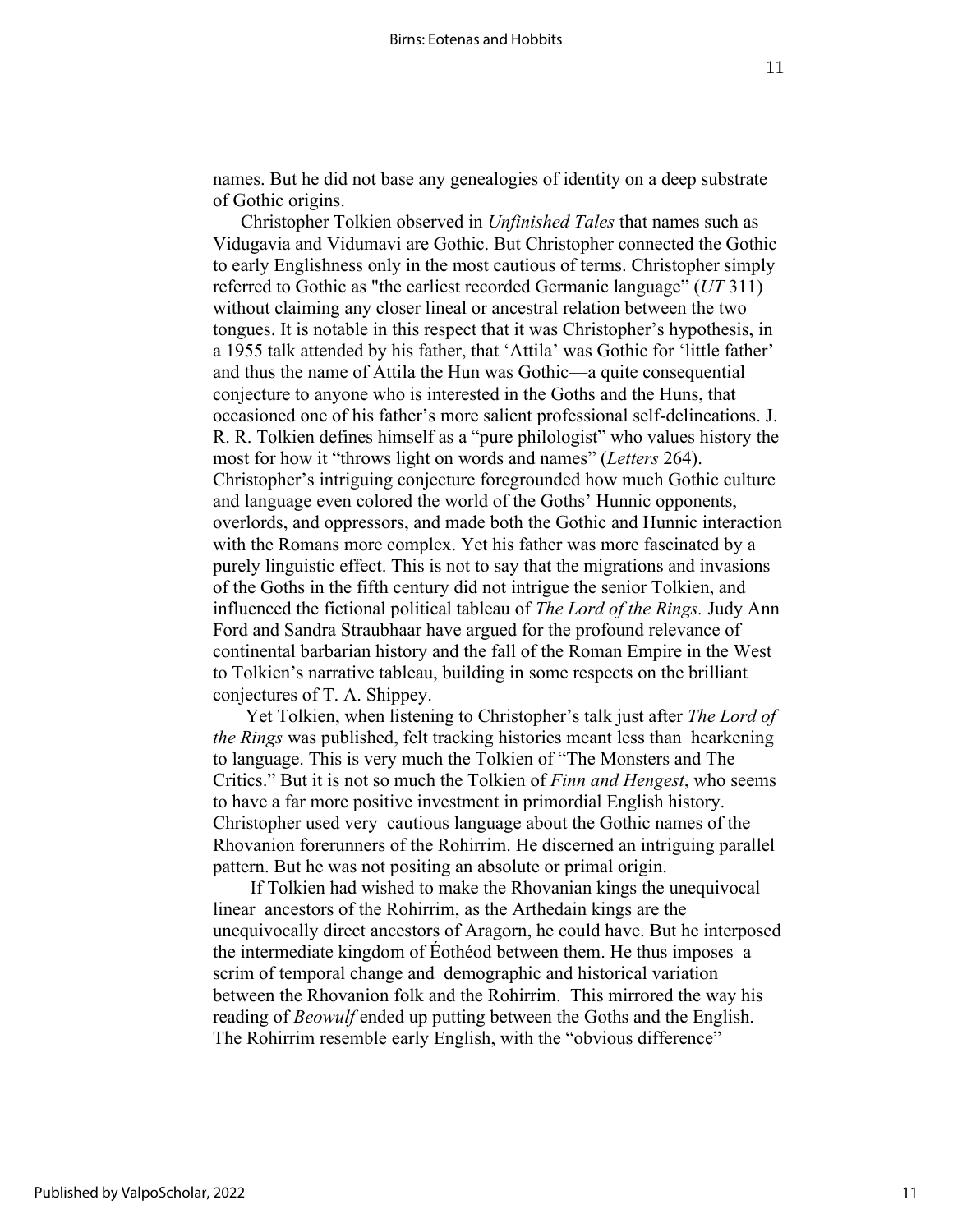(Shippey 123) of being horse-people and, consequently, of living on a totally un-English terrain. But they do not particularly resemble Goths.

 By the time he created the Rohirrim, Tolkien had given up a search for cathartic connections between insular and continental. This meant a tacit acknowledgment that Geats and Goths were now (as Tolkien might have put it) sundered, and the Jutes who became English were never Geats or Goths. What Lobdell called the "Coleridgean feeling intellect" (Lobdell 65) of Tolkien's, when applied to Northern, Germanic themes, can be nourishing and aesthetically moving. But it also has the potential to lapse into what Helen Young calls "essentializing logics of racial difference" (Young 23). Tolkien knew this. In declaring, to his anti-Semitic German publisher, that it was in England that the "noble northern spirit" (*Letters* 56) was earliest "sanctified and Christianized," Tolkien was stressing his own distance from such racialist views.

 By the time he created the Rohirrim in the 1940s, Tolkien felt that 1) Nazi ideology had misappropriated the Germanic past, and 2) that this past was best appreciated in its specifically English manifestation, sealed off from more portentous continental misinterpretations. Even if Geats, Goths, and, more tendentiously, Jutes, were once identical, the working of history and migration subjected them to a process that worked, to adopt the linguistic model proposed by that same Coleridge, "progressively to desynonymize" (Coleridge 201).

 As much as some might desire history to be direct and clear-cut, it is far more often granular and hard to stitch together. One of the reasons Tolkien's feigned history is so effective is that this granularity is acknowledged. Tolkien could observe this principle as well in the history that was the background for his philological work. The most convincing date for the historical setting of the Finnsburg fragment is 452 AD. This is just one year after the Battle of the Catalaunian Plains, between Goths, Romans, and Attila's Huns, The Battle of the Catalaunian Plains, as Shippey has so eloquently shown (Shippey 12), informs the Battle of the Pelennor Fields in *The Return of the King*. But the two battles of Finnsburg and the Catalaunian Plains, seem however temporally close, worlds apart. The Finnsburg strife is minor and peripheral, distanced from the worldhistorical significance of the larger battle to the southeast. Alan Bliss's seeing Hengest as an Angle means that Hengest would not have had a dynastic pedigree stemming from renowned continental barbarians. Hengest would instead be, as portrayed in the Finnsburg episode and fragment, a man who worked his way up into power: charismatic, opportunistic, more than capable of seizing authority among men not originally his kin.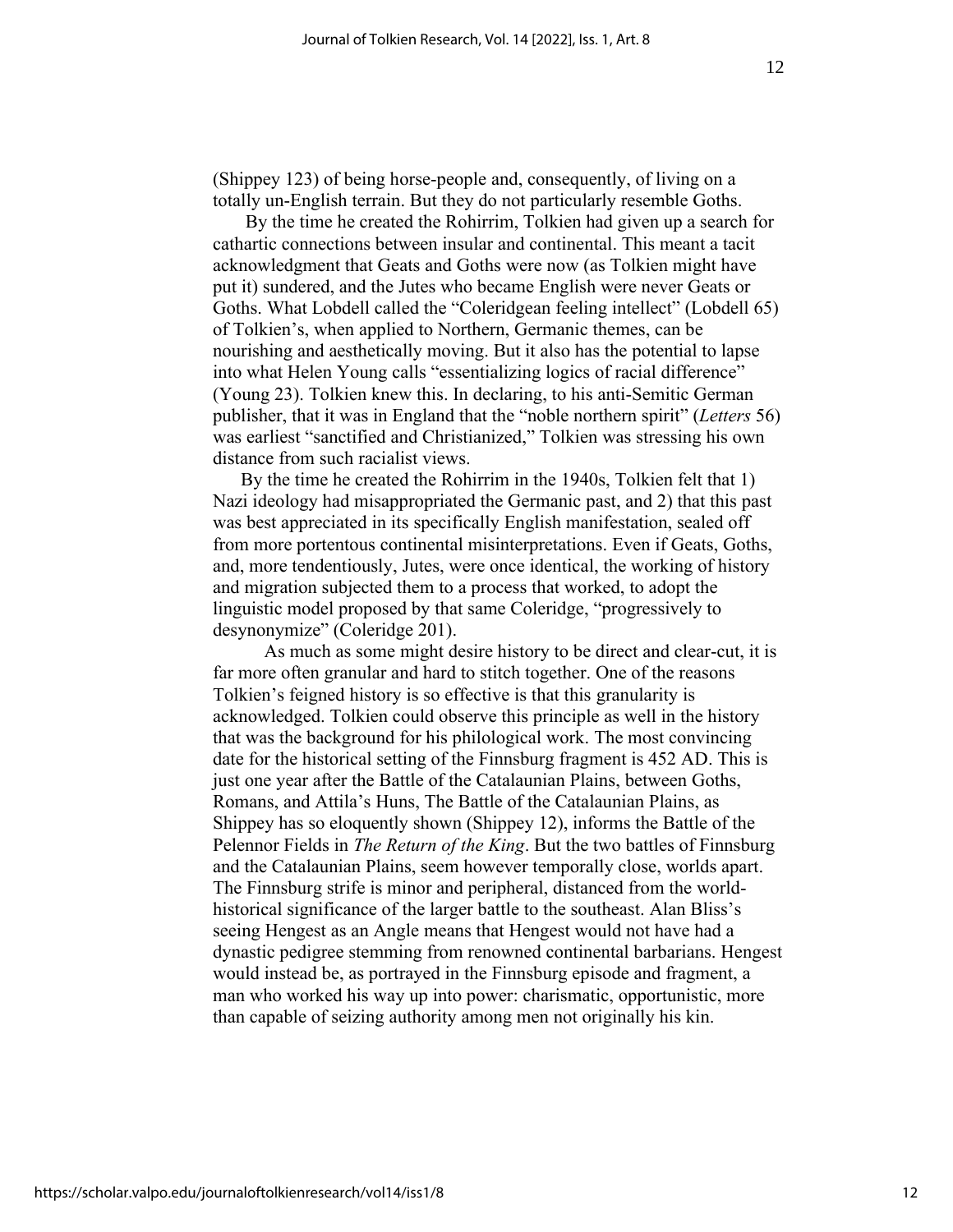Bliss's Hengest maintains a distinction between Northern cultures, England, Frisia, and Scandinavia, which solidified in the aftermath of Rome's collapse but had no direct hand in it, and the barbarian invaders such as the Goths who became far more explicitly involved with the dissolving Roman state. There are important consequences of to this distinction. There are other circumstances in Tolkien where a connection between England and the Continent is cosmopolitan or even liberalizing. This is seen in how the Hobbits of the Shire have grown attitudinally after they have been exposed to Rohan or Gondor. But with respect to the Goths, to tie early English history to the continental barbarians is to court the danger of Aryanism and the erection of a master-race narrative. In "The Monsters and the Critics" and the depiction of Rohirric and Hobbit origins in the legendarium, Tolkien crucially shied away from any master-race narrative. This shying-away was in tandem with Tolkien's later demurral from what Miryam Librán-Moreno calls his early, *Lost Tales*-era belief that the "Angles, Saxons, Jutes, and Frisians" (Librán-Moreno 108) had "a direct knowledge and perception of the Elves."

 This direct knowledge became portentous and organicist when linked to the Goths who invaded Rome and became figures in Roman history. So if these links are downplayed, the tableau of both *Beowulf* and the Finnsburg material becomes, however paradoxically, liberated into the periphery. This would, for the Tolkien of "The Monsters and the Critics," open the door for the moving, primal and archetypal. Far from being a master race who conquered famous southern peoples, the Germanic tribes portrayed in these works were weak and fractious. Hengest eventually leads an invasion of Celtic Britain. But if he behaved in as sanguinary and underhanded a way towards the Celts as he did in the *Freswael*, he is no conquering hero. He is not even a warrior with integrity of the caliber of Beowulf.

 Indeed, in the wake of what ensued at Finnsburg, one can see why the likely-unhistorical King Arthur is so much more famous than the likelyhistorical Hengest. Moreover, whereas King Arthur fights off Saxons, Beowulf monsters and dragons, Hengest only kills Hnaef, a being "of the same sort" (*UT* 357) as Tolkien has Gandalf say of Gollum's relation to Bilbo. Leonard Neidorf cogently observes that the fragment assumes "familiarity" (Neidorf 1) with Hengest as a quasi-legendary figure. But it certainly does not lionize him as a culture hero. Tolkien's early sense of Hengest as a culture hero led him to solidify Hengest's identity as a Jute by his reading of *eotenas* as Jutes. But Bliss's more skeptical sense of Hengest is corollary with his ability to accept a not-Jutish, less organic, Anglian ancestry for Hengest.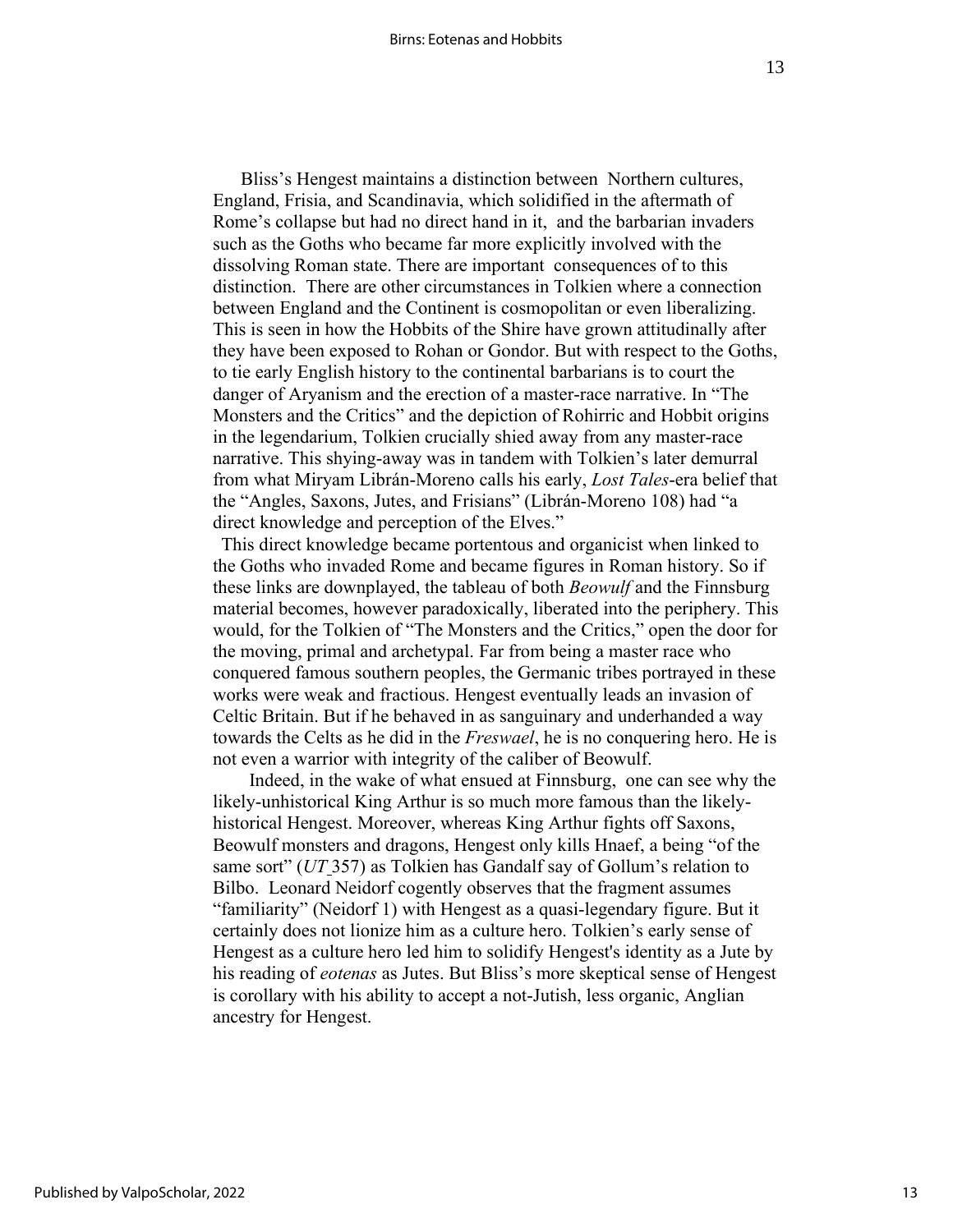There is a temptation to stretch the signification of the Goths beyond where it actually occurs on the historical record. In a sparsely documented and obscure, yet vitally important era, one replete with fragmentary testimony and what Anna Smol has called "riddling voices," (Smol 239) the Goths operate as a convenient metonym for a lot of other groups, as the Goths are far better known than many of them. In other words, there is a tendency in *Finn and Hengest* for reasons of aesthetic idealization to forge connections between peoples that in historical reality may not have been that closely connected. Conversely, the anthesis of this, an admission of the disconnection of Goths, Geats, and Jutes, constitutes aesthetic deidealization. In "The Monsters and the Critics" and in the tracings of Hobbit origins in *The Lord of the Rings*, Tolkien was engaging in this manner of aesthetic de-idealization, although not without some haunting by anterior idealizations.

 Tolkien did not idealize in *Finn and Hengest*. This was despite his defense of the "gallant defense" (*FH* 66) Hengest exhibited at Finnsburg and of the 'heroic traditions" (*FH* 66) that arose from them. But Tolkien nonetheless fossicked through the Hengest material to try to find a meaningful, enabling ethnic identity. If we accept the dating proposed by Bliss, the original core *Finn and Hengest* comes from the 1920s, the decade where Tolkien had a greater organic and palpable sense of Englishness in his works, and, evne though Tolkien revised his thoughts later, precedes the Tolkien of "The Monsters and the Critics" and *The Lord of the Ring*s. But even in the translation/commentary on *Beowulf*, also from the 1920s, we see skepticism about the poem's historicity. This is not evident in Tolkien's contemporaneous approach to the Finnsburg material. Drout suggests there are two different strains in Tolkien's makeup. There is Tolkien the dreamer who wished for a closer connection between peoples, stories, and events. But there is also what Drout terms Tolkien the "hard-nosed scholar" (Drout 238) who knew he would be veering away from the truth.

 This latter, 'hard-nosed' Tolkien is quite evident in his own fictional worlds. In his account of the proto-history of the Rohirrim, Tolkien, in his fictional analogue of the Germanic past, shows a willingness to accept some disjuncture. Marhwini, King of the Éothéod, is said to have been a descendant of the Rhovanion king, Vidugavia. Fram, the last attested King of the Éothéod before Leod, father of Eorl, is a descendant of Marhwini. Yet Leod is never said to have certifiably been a descendant of Fram, even though they are both kings of the Éothéod. Tolkien's carefully chosen phrase is that the "forefathers of Eorl claimed descent" (*RK* 379) from the Rhovanion kings. The same phrase "claimed descent" is used two pages later (*RK* 381) to describe the decidedly dubious descent of Freca from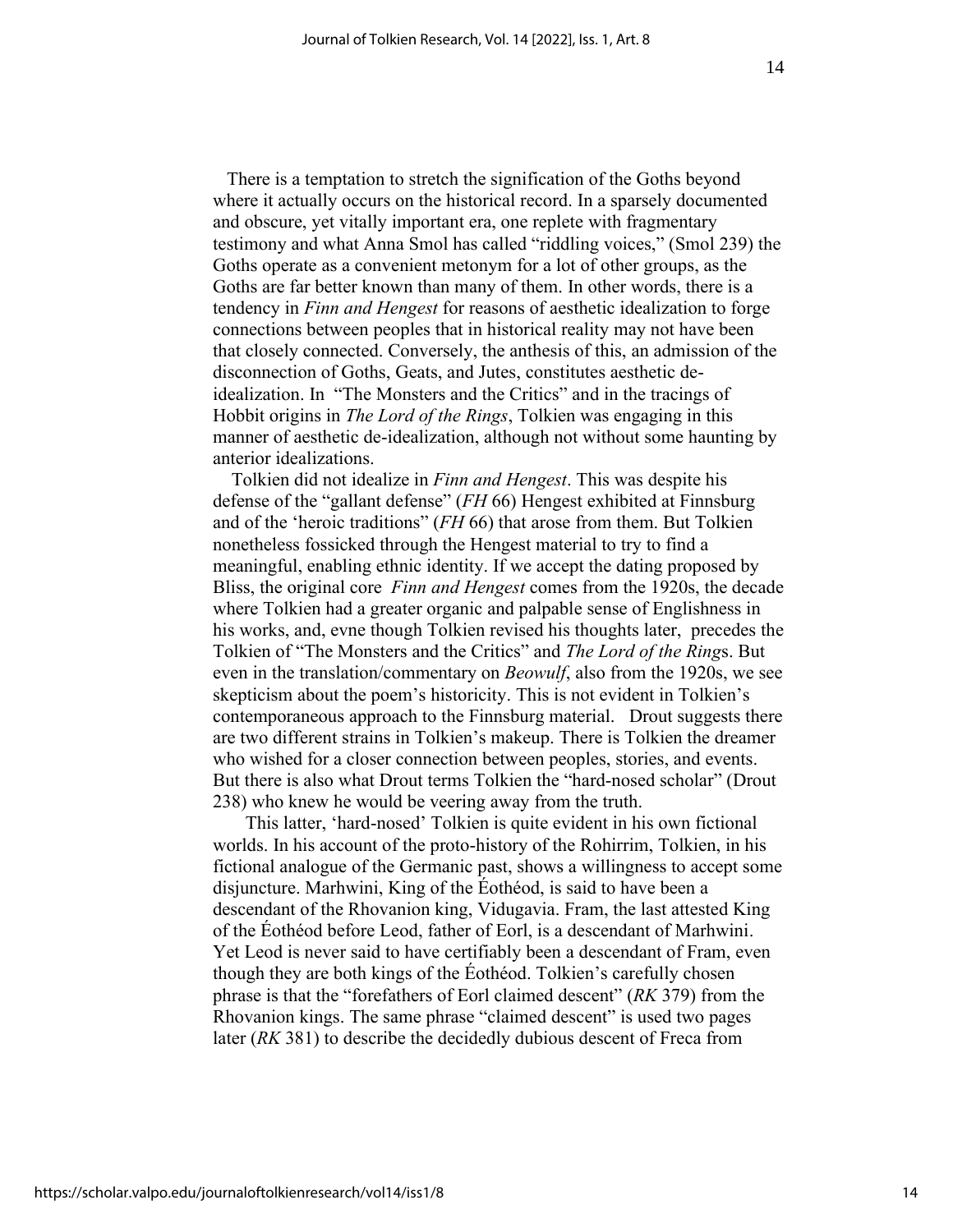King Fréawine. In a narrative that has no compunction about depicting the certifiable descent of Aragorn even in dispossession from Arvedui, the lack of a direct Fram-Leod link is suggestive of Tolkien's desire to leave the direct descent of Aragorn unrivaled among men. But it also makes the links between crypto-Goths and crypto-English slightly less direct, and thus less organic.

 One suspects that the Rhovanion pedigree of the House of Eorl is much like Tolkien's speculation (*Letters* 347), along a roughly similar timescale, that Shield Sheafing was the ancestor of Queen Elizabeth II. This testifies to a fundamental idea of continuity. But it is hardly a firm matter of historical record. It is notable that the *Sindarin* word, Rhovanion, is used of Vidugavia's land, and he is said to have "called himself… king of Rhovanion" (*RK* 357). In other words, even Vidugavia used the Sindarin name Rhovanion, and not the name 'translated' to us as Wilderland. "Wilderland" is not just very English but very Teutonic, which, given that the '-der" in that word is cognate with Swedish *djur*, modern German *tier*, Gothic *dius*, all denoting wild animals. The use of the Sindarin "Rhovanion" distances the Wilderland terrain from a directly available, pan-Germanic and organic past.

 The revelation of Appendix F of *The Lord of the Rings* that the early-European names of the Hobbits, dwarves, and Rohirrim are just analogous substitutes for the real thing(s), is, as Drout points out, a surprise to the reader. It is not likely that the main reason for the revelation of Appendix F was to distance the text from a search for Teutonic origins. By the time he wrote the Appendix, Tolkien had come to see the world of the legendarium as far more connected to what John Rateliff calls "mythic prehistory" (Rateliff 67) than the linear connection, through mediatorial figures such as Aelfwine/Eriol, that, as Verlyn Flieger has suggested, he had, years before, decided to shelve. One could say, though, that the radical disidentification from the real (Germanic, proto-English) world made by Appendix F might have said to begin, in its shying-away from ethnic affirmation or identity, in 1936 with "The Monsters and the Critics." It is far more in that vein than the culture-hero of *Finn and Hengest,* whose links to anterior continental barbarians make him somewhat of a magnet for ideologically loaded ethnic affirmations.

#### 4. The Angles of Hobbit Origin

How does Tolkien's sense of English origins to the internal origin of the Hobbits as chronicled in *The Lord of the Rings*? Gandalf finds a "warm place" (*UT* 335) in his heart for Hobbits in the wake of the Long Winter of Third Age 2758-9 in Middle-earth. One can conjecture that the Finnsburg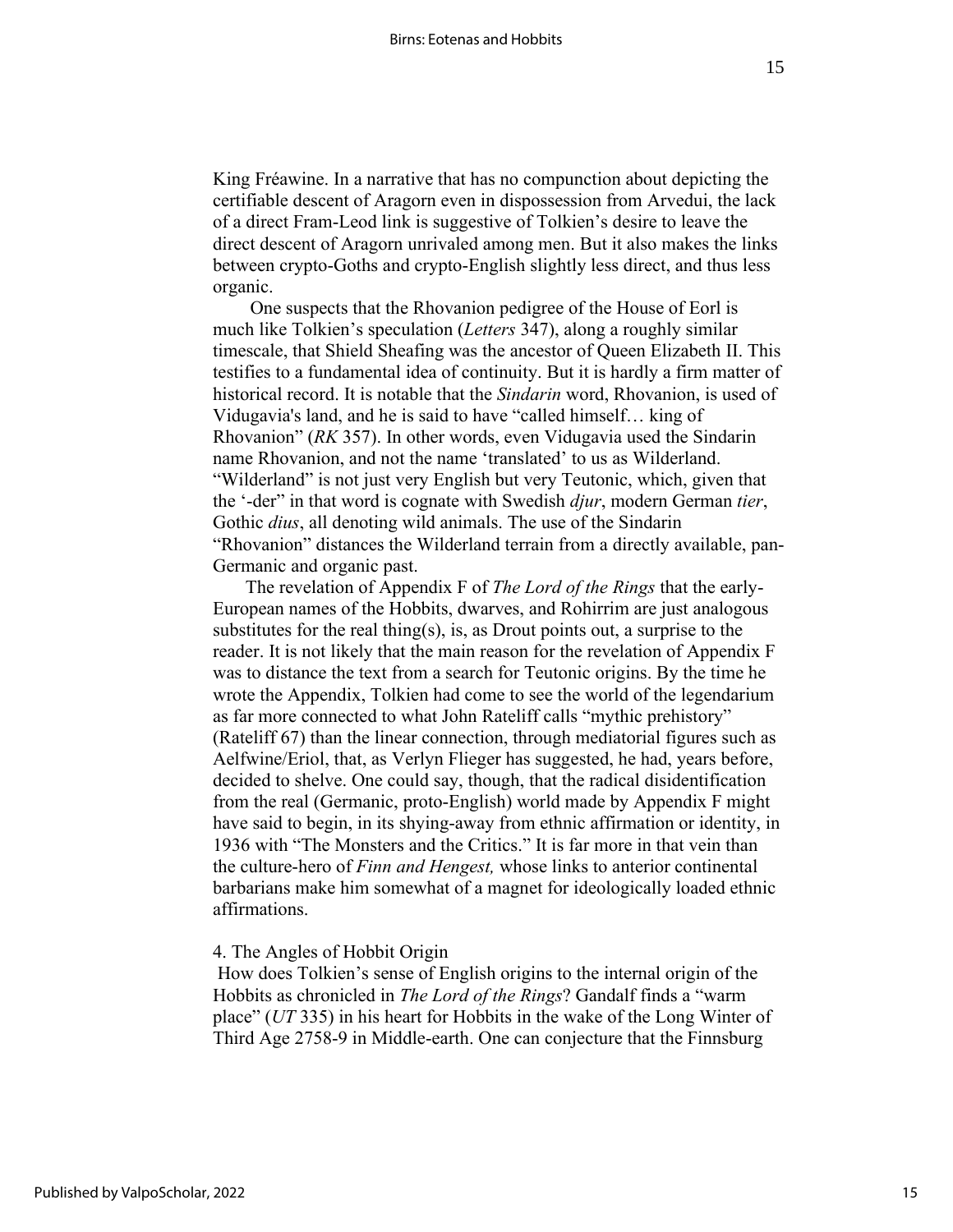winter, with adversaries penned up together in uneasy truce, lies behind the Long Winter, which like the Finnsburg one was far more than a "quadripartite" (*FH* 118) winter. More specifically, there is the episode in Helm's Deep during the Long Winter. Here, Helm Hammerhand withstanding and perishing against the *faux*-Rohirric "dark-haired" (*RK* 429) Freca who in fact identified as a Dunlending, owes a more specific debt to the Hengest of the *Freswael*, Suggestively, the treacherous Freca us cast in the role of Hengest as instigator of "the human drama of feud" (Hurley 157). Thus, as so often with Tolkien, small textual borrowings can have massive import.

 Shippey, in 1982, likened the two Hobbit-founders, Marcho and Blanco, to Hengest and Horsa, in that both sets of brothers have horse-names. Shippey further noted that both Hobbits and early English "came from somewhere else, namely the Angle, in Europe between Finnsburg Fjord and the Schlei, in Middle-earth between Hoarrwell and Ludwater" (Shippey 102). The image of Hengest in Marcho the Hobbit (one assumes Marcho is Hengest, Blanco his brother Horsa) and the fainter echo of Hengest in the underhanded Freca, makes Hengest far less of a proto-nationalist culture hero than he emerges in *Finn and Hengest*. The Marcho-Blanco dyad also brings up the absence of Hengest's brother Horsa in the *Finn and Hengest*  material. As Christopher Vaccaro argues, though, one need not nail Tolkien's material down to "formal, source-specific interpretations" (Vaccaro 1). Thus these comparisons are not proof of a distillable attitude towards early European history in the legendarium. Rather, they express a general stance against an excessive hankering for determinate origins.

 When Merry and Pippin meet Théoden in *The Two Towers*, they recognize a striking affinity between Hobbits and Rohirrim, despite their different sizes and long-sundered tongues. What *exactly* this relation is, we never find out. There is no sense of an ethnogenesis (to use the term popularized with respect to the Goths by Herwig Wolfram) of the Hobbits. They are a people who do not have an explicit origin-story: no Cuiviénen, Hildórien, or Aulë's workshop. But Hobbit-origins are there only in general patterns of migration, transit, and difference. But these are nearly emptied of a historical meaning. They are visible only in glimpses. It is a far cry from Eriol/Aelfwine of the *Lost Tales* material and his hinge role between English and Elvish pasts.

 Tolkien renders the Stoors the least "shy of Men" (*FR* 13) , the Harfoots having much to do with Dwarves" (*FR* 13), and the Fallohides "friendly with elves" (*FR* 13) This speaks to how Hobbits are hybrid forms of other races Tolkien had already invented. They are always-already hybrid. As Sonali Chunodkar has observed, the Harfoots are "browner of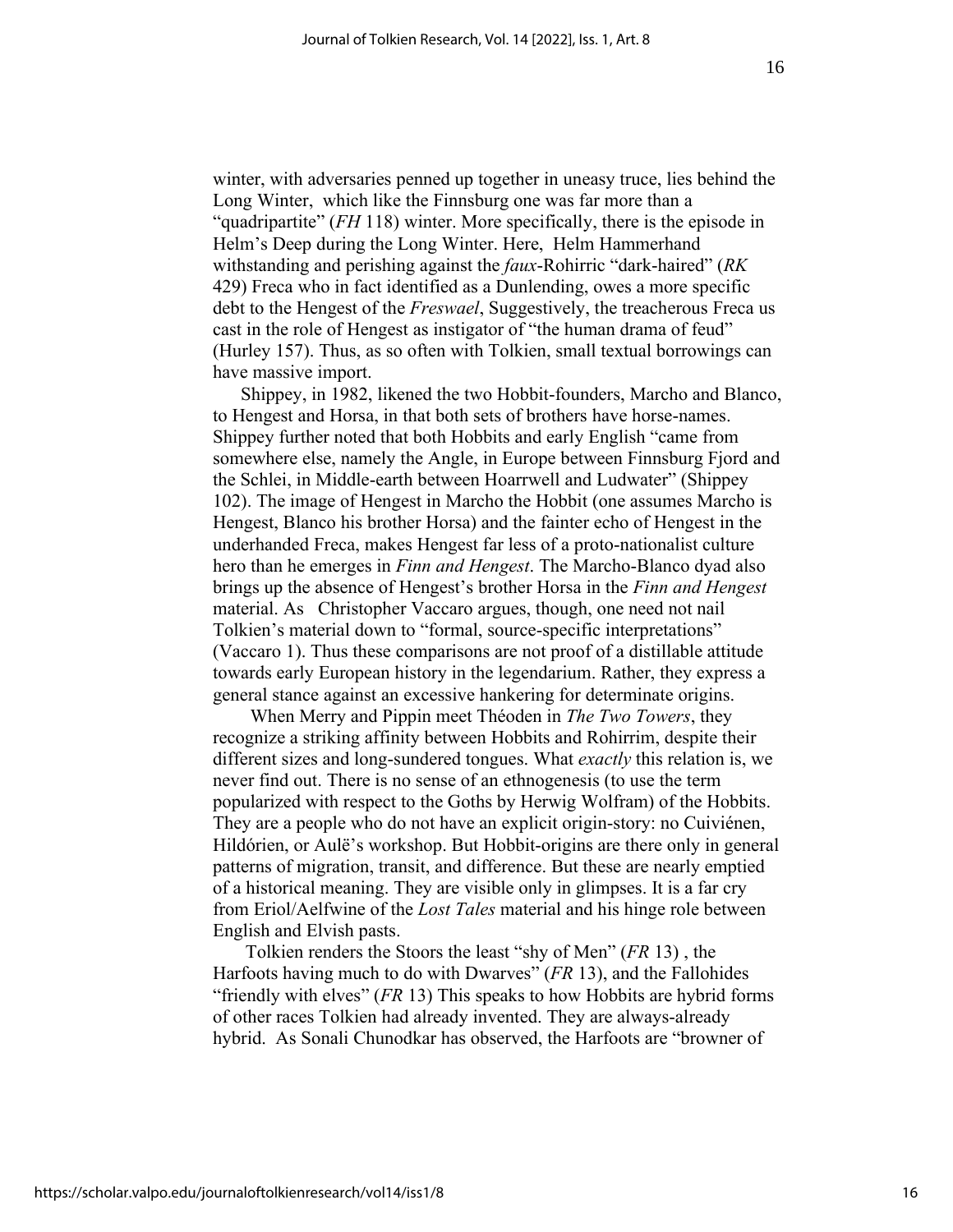skin, darker, shorter" (*FR* 4). There is also a vague analogy to the three Germanic peoples who manifested themselves in Britain in the fifth century. The Fallohides are most like Jutes in their small number of associations with the highest cultural influence (as the Jutes being the first to receive Christianity from Rome made them). The Stoors are most like Saxons in having a notable component left behind (the Saxons of German Saxony, the Stoors of Gollum's people). The Harfoots are the basic staple of the new people just as the Angles—certainly so in the west Midlander Tolkien's estimation—were of England.

 The Anglians, as Shippey notes, came from the continental Angle. But there are *two* Angles in Middle-earth. There is the Angle between Hoarwell and Loudwater from which the Hobbits hailed,. There is, though, also is also Egladil, the Angle which is the heart of Lórien. The term is used twice in a cartographic (Shippey 96-103) frame generally concerned to avoid doubling. Furthermore, "Angle" is a word that has the seed of "England" in it. This conjunction is suggestive. The later Tolkien has eschewed the figure of Eriol as a mediatorial figure between the English and the Eldar. The Hobbits, equally, are mainly distant from Elves, as is shown by the awe and/or fear that non-Fallohide Hobbits have of the remaining Eldar. But that the name 'Angle' is used for both the Hobbits' old home *and* the Elvish fairyland of Lórien is suggestive. The most aristocratic strain among the Hobbits, the Fallohides, is said to be like the Elves. This may be a fugitive vestige of a closer connection that the text manifestly renounces but is tantalizingly hinted at in the name "Angle." Two sets of Jutes at Finnsburg threatens to overly yoke island and continent, England and the Germanic. Yet, conversely, the two Angles in *The Lord of the Rings* tear away from this organic linkage, even while they also distantly imaging it as an object of desire.

 The three Hobbit peoples also parallel the three houses of the Eldar. The Fallohides are like the Vanyar. They are prestigious, few, rare, and remote. The Noldor are like the Stoors. They are curious and ingenious, but they probe around where they perhaps should not. The Teleri are like the Harfoots. They are the default expression of the conventional opinion with respect to the overall group. The Jutes in early English history are, analogously, like the Vanyar in the history of the Eldar, revered, remote, primordial, and not actually seen much. In this analogy, the Saxons and Angles slide rather easily into the roles of Noldor and Teleri. This analogy, intended as illustrative rather than probative, does show how, when Tolkien sees Jutes on both sides in the battle between the king of Denmark and Frisia, he is thinking not just of continental Jutes as the ancestors of the people who later settled Kent. He is conceiving Jutes as the highest, and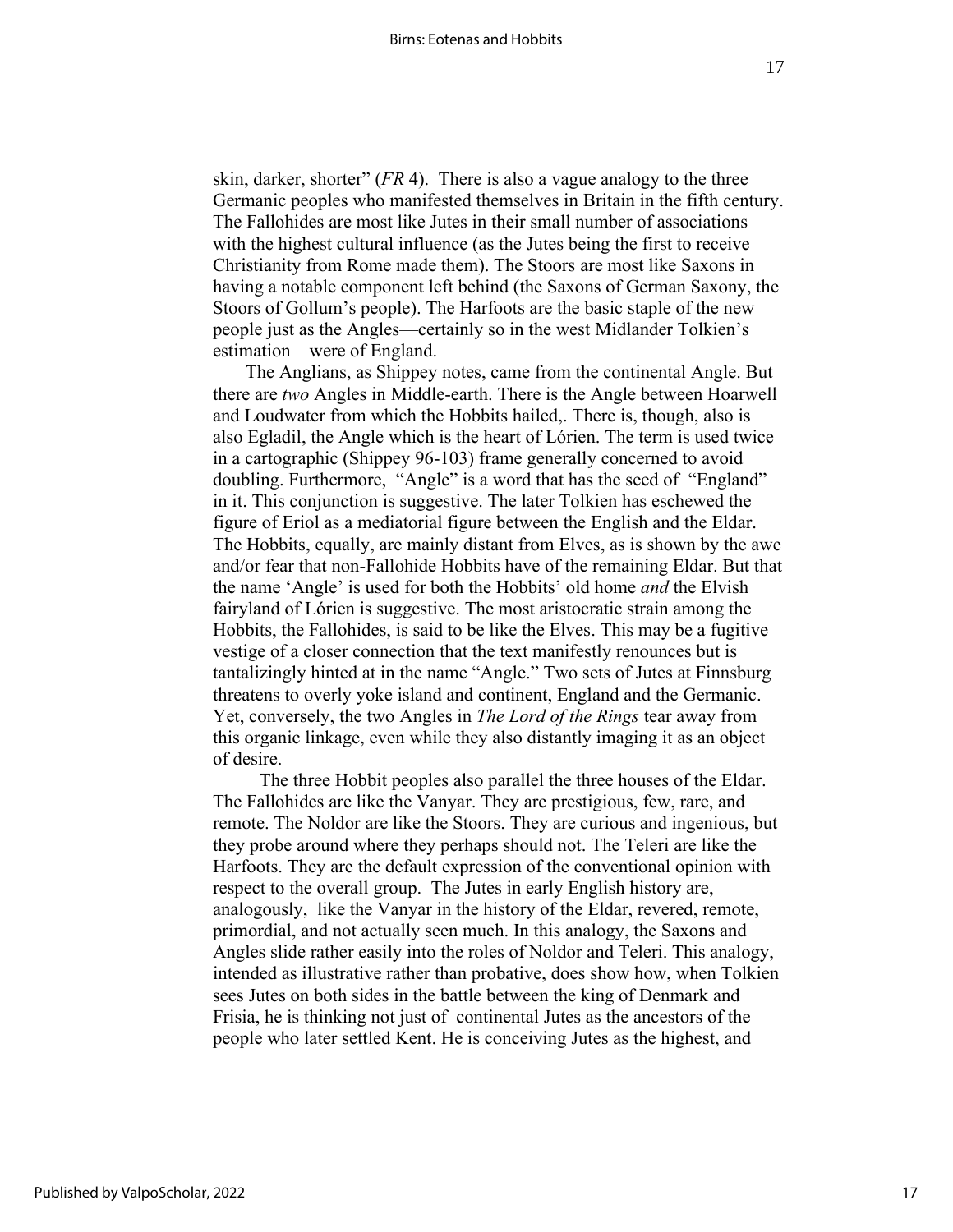most remote of a triad of peoples. They might not be giants. But they do represent a hankering on the author's part for a concrete link to a past that, elsewhere, he accepts as more fragmented and discontinuous.

 This alignment of the Jutes, Fallohides, and Vanyar is perhaps what Tolkien was aiming at in his mythology-for-England model. This model, as Michael Martinez has pointed out, is only seen in Tolkien's "earlier work" (Martinez n. p.). The wish for alignment also occurs in the '*eotenas* on both sides model' and what Drout sees as Tolkien's furtive wish that the Jutes were Geats and maybe even Goths. But the later Tolkien elevates monsters over Geats, Danes, and Swedes. As foregrounded by Flieger's title, he dropped the Eriol saga for Atlantis. There emerged a divergence, a pluralism. This is heightened in *The Lord of the Rings* by there being two Angles in the geography of the Anduin valley, and the fairy Angle of Lórien not in fact being the source of the Hobbits. These two Angles, in their antinationalism, atone for the proto-nationalism of two sets of *eotenas* in *Finn and Hengest*. Alan Bliss's gesture in making Hengest an Anglian contributes to this possibility of disidentification. That a ruler can be "of a different stock" (*FH* 169) than their people, contributes to what Bliss calls the "ambiguous" (*FH* 178) testimony of the historical record on Hengest. It underlies the plausible "hypothesis that Hengest was an Angle" (*FH* 178).

 Though we have no direct evidence that Alan Bliss read *The Lord of the Rings*, a sly wink to the legendarium reader can be discerned in Bliss's conjecture that the "most striking link of all" between the horse-nicknames of Hengest and Horsa and Anglian (rather than Jutish) dynasts "is to be found in the name of *Eomaer*. Hengest's Mercian contemporary, *Eomaer* means "famous horse" (*FH* 178). The link to the famous horse-name of Éomer, Théoden's sister-son in Tolkien's legendarium, is evident. Indeed, Bliss's observation that, in both Hengest and Eomaer, there was "a temporary fashion in the royal families of the Angles for horse-nicknames" (*FH* 178) is a waggish nod at this manifest intertextuality.

 For Bliss, Hengest is an important historical figure, but not a culture hero as he is for the Tolkien of *Finn and Hengest*. But by the time he wrote *The Lord of the Rings* Tolkien seems to align himself with the position later taken by Bliss. Marcho and Blanco are parodic figures, more out of Seller and Yeatman's *1066 And All That* than out of a heroic charter myth. They do not seem to play a role in the life of the Shire folk other than as a quaint genealogical *mathom*. As founders, their profile is far lower and more marginal than the Eorl who is mentioned nearly continuously by the Rohirrim or the Elendil who is an object of awe and reverence in Gondor even in the days of the Stewards. The relationship of Hobbits to English people is often to poke fun at, or to regard in jest, histories and core traits of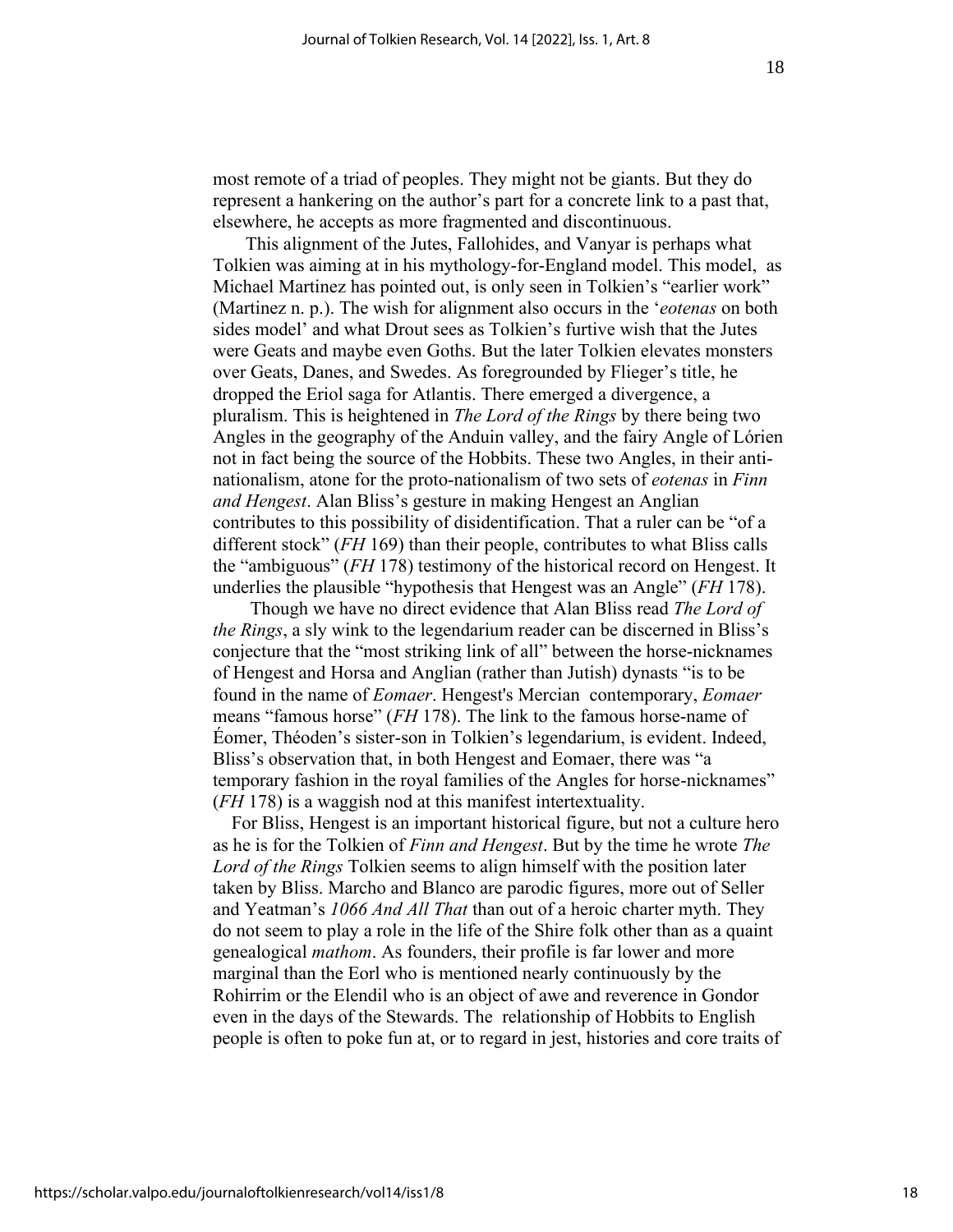the English. Paradoxically, this practice puts Hobbits into the realm of the fey, the charming, and the curious—in other words, if quite indirectly, more in the world of the Celt than of the Anglo-Saxon. They certainly do not buttress a direct rhetoric of national origin.

 I do not want to be over-insistent here. It might be satisfying to see a post-1939 Tolkien, chastened by the exploitation of the rhetoric of Teutonic origins by Nazi Germany, dedicating himself to building a high wall of formal distancing between his own legendarium and any cathected story of the Germanic past. Yet the fairly evident desire for origins displayed by *Finn and Hengest*, manifesting what Maria Sachiko Cecire calls an "investment" (Cecire 62) in a vision of the storied past, continues in a more subtle and filtered way through his later oeuvre. The Hobbits have Rohirric (and therefore quasi-early English) connections on the one side but, in territorial terms, Sindar (and therefore quasi- Welsh) connections on the other. If Bliss is right about Hengest, the Kent-ruling Oiscingas were an Anglian dynasty ruling over Jutes much like the Fallohides "found as leaders of chieftains among clans of Harfoots or Stoors" (*FR* 14). To see the ancestors of the English as fairy people is in operative terms less likely to hallow the English than it is to foreground their Celtic cultural inheritance. Thus, as Dimitra Fimi suggests (Fimi 156), Edward Crankshaw's discernment of a Celtic strand in the *Silmarillion* material was not wrong, and indeed is avowed by Tolkien in his comparison of Sindarin to Welsh.

 But the connection, through the two Angles in the geography of Middleearth, that the Hobbits might have not just to Rhovanion and the Rohirrim but to Lórien, has, within Tolkien's represented world, the danger of elevating English origins to the high and reverend level of the Eldar. That there are two different Angles leaves the Hobbits as prosaic and "fallible" (*FH* 4). By distancing the Hoarwell Angle from the Silverlode Angle, Tolkien splits off the Hobbits from the Elves, in a very different mien than that of the *Book of Lost Tales*-era material where a connection between Elvishness and proto-Englishness was palpable. But by having two places called the Angle, Tolkien did raise the specter of that proximity to highfaerie. The Hobbits are mostly prosaic analogues of ordinary people, but not always. Christopher Clausen sees Théoden's recognition of the Hobbits as shaking *Théoden* "out of his provinciality" (Clausen 94) as Théoden recognizes the Hobbits as figures from ancient folk tales even as the Hobbits seem to the reader more modern than Théoden's own Rohirrim. There is a shade of the cultural pull of Hengest here. But only a shade.

Conclusion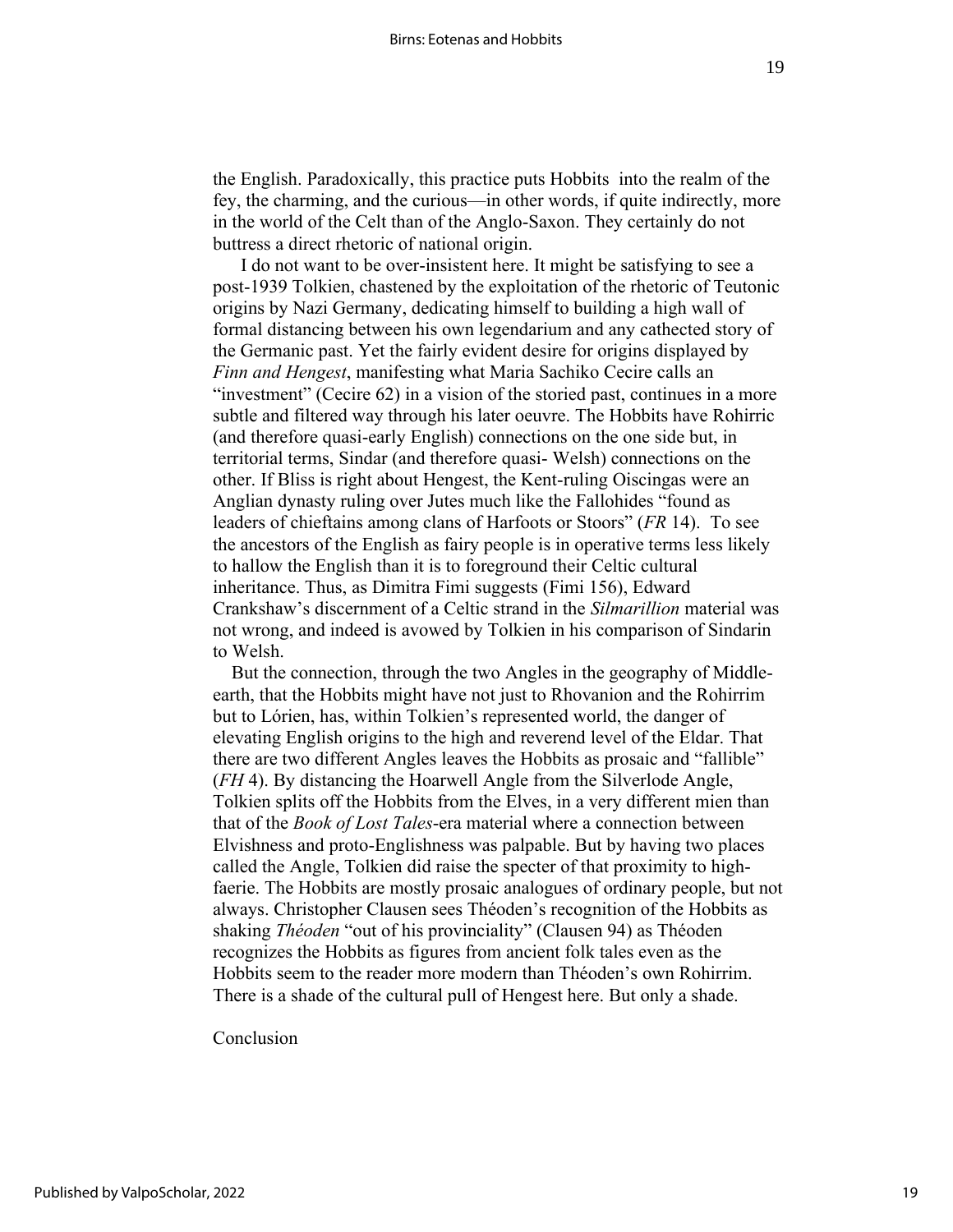To sum up: in Bliss's emendation of Tolkien's views on Hengest, and in the Hobbits of Tolkien's invented worlds, we find the following parallels: The Hobbits are not overly associated with a more prestigious master race. Similarly, the English are not overly associated with a more prestigious master race.' The Hobbits are "fallible human beings" (*FH* 4) for whom Tolkien might have "affection" (*Letters* 376) but are really no better than anyone else. Similarly, the English are "fallible human beings" for whom Tolkien might have "affection" but are really no better than anyone else. There are no claims that they are better or more major than they are beyond the author's own predilection.

 The peoples described as most like the English at different strategies of history—the Hobbits and Rohirrim—have pasts that sometimes seem directly accessible, and (in Goodman's term) autographic. But at other times they are more opaque and lost in the mists of time. Tolkien's deployment of the angles of Hobbit origins solicit both these aspects. But ultimately they tend towards the opaque, the indirect, the (in Goodman's term) allographic: in the end being the more human and fallible.

 Whether or not Jutes were on both sides in the fight at Finnsburg, in Tolkien's legendarium, the qualities associated with their leader Hengest are on both sides of an constitutive divide between history and fantasy. Tolkien recognized that the same person could both produce and discern history and fantasy in texts. He believed that both history and fantasy were of value. But, in both his creative and philological work, he mostly avoided the mistake of conflating them.

Works Cited

Auerbach, Erich, *Mimesis: The Representation of Reality in Western Literature*, tr. Willard R. Trask (Princeton: Princeton University Press, 1957).

Birns, Nicholas, *Barbarian Memory: The Legacy of Early Medieval History in Early Modern Literature* (New York; Palgrave Macmillan, 2013). Burdge, Anthony, and Jessica Burke, "Alan Bliss 1921-1985," in Michael Drout, ed., *The Tolkien Encyclopedia: Scholarship and Critical Assessment,* (London: Routledge, 2006), p. 67.

Cecire, Maria Sachiko, *Re-enchanted: The Rise of Children's Fantasy Literature in the Twentieth Century* (Minneapolis: University of Minnesota Press, 2019).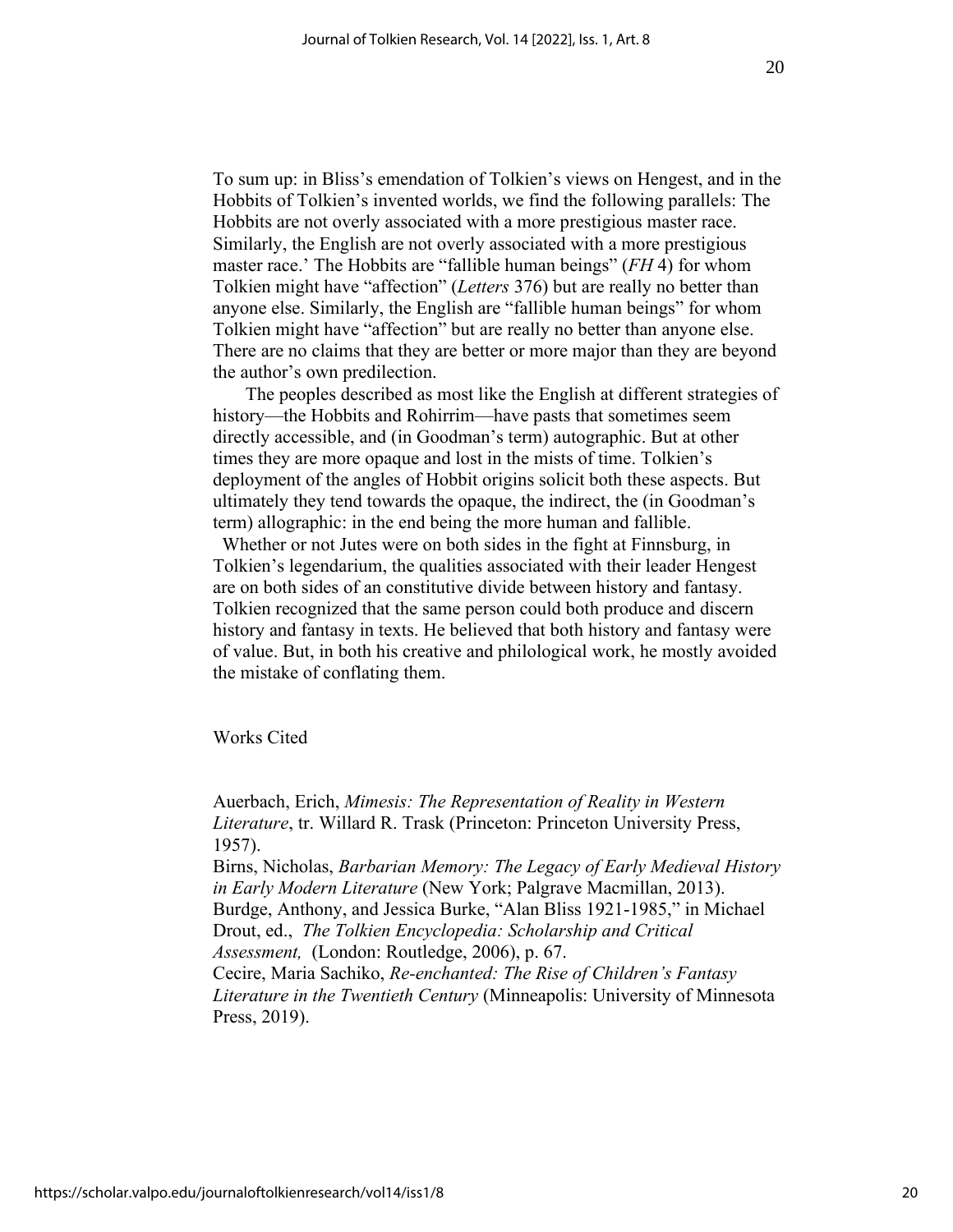21

Chism, Christine, "Middle-Earth, the Middle Ages, and the Aryan Nation: Myth and History during World War II," in *Tolkien the Medievalist*, ed. Jane Chance, (Routledge, 2002), pp. 63-92.

Christie, Neil, *The Lombards: The Ancient Langobards*, (Oxford: Blackwell, 1995).

Christiansen, Arne Søby, *Cassiodorus, Jordanes, and the History of the Goths,* (Copenhagen; Museum Tusculanum Press, 2002).

Chunodkar, Sonali, "Desire of the Ring: An Indian Academic's Adventures in her Quest for the Perilous Realm," talk delivered at Tolkien Society Seminar, July 3, 2021.

Clausen, Christopher, *The Moral Imagination: Essays on Literature and Ethics*, (Iowa City: University of Iowa Press, 1986).

Coleridge, Samuel Taylor, *Biographia Literaria*, ed. Henry Nelson Coleridge (New York: Harper, 1853).

Drout, Michael D. C,, "A Mythology for Anglo-Saxon England," In Jane Chance, ed. *Tolkien and The Invention of Myth*, (Lexington: University Press of Kentucky, 2004), pp. 335-62.

Fimi, Dimitra. "'Mad' Elves and 'elusive beauty': some Celtic strands of Tolkien's mythology". *Folklore*, vol. 117, no. 2, 2006, p. 156+

Flieger, Verlyn. ""Do the Atlantis story and abandon Eriol-Saga"." *Tolkien Studies* 1 (2004): 43-68.

Ford, Judy Ann, "The White City: *The Lord of the Rings as an Early Medieval Myth of the Restoration of the Roman Empire," Tolkien Studies*, volume 2, number 1, pp, 53-73.

Goffart, Walter, *The Narrators of Barbarian History (AD 550-900); Jordanes, Gregory of Tours, Bede, and Paul the Deacon* (Princeton: Princeton University Press, 1988)

Gwara, Scott, *Heroic Identity in the World of Beowulf* (Leiden: Brill, 2008). Goodman, Nelson, *Ways of Worldmaking* (Indianapolis: Hackett, 1976). Honegger, Thomas, "Finn and Hengest," in Michael Drout, ed., *The Tolkien Encyclopedia: Scholarship and Critical Assessment,* (London: Routledge, 2006), pp, 209-10.

Honegger, Thomas: "The Rohirrim: Anglo-Saxons on Horseback?" In Jason Fisher, ed. *Tolkien and the Study of His Sources* (Jefferson, NC: McFarland, 2011), pp. 116-32.

Hurley, Mary Kate, "Elemental Intimacies," in Daniel C. Remein and Erica Weaver, *Dating Beowulf*, (Manchester: Manchester University Press 2019), Jordanes, *The Gothic History of Jordanes In An English Version* tr. C. C Mierow (New York: Columbia University Press, 1915).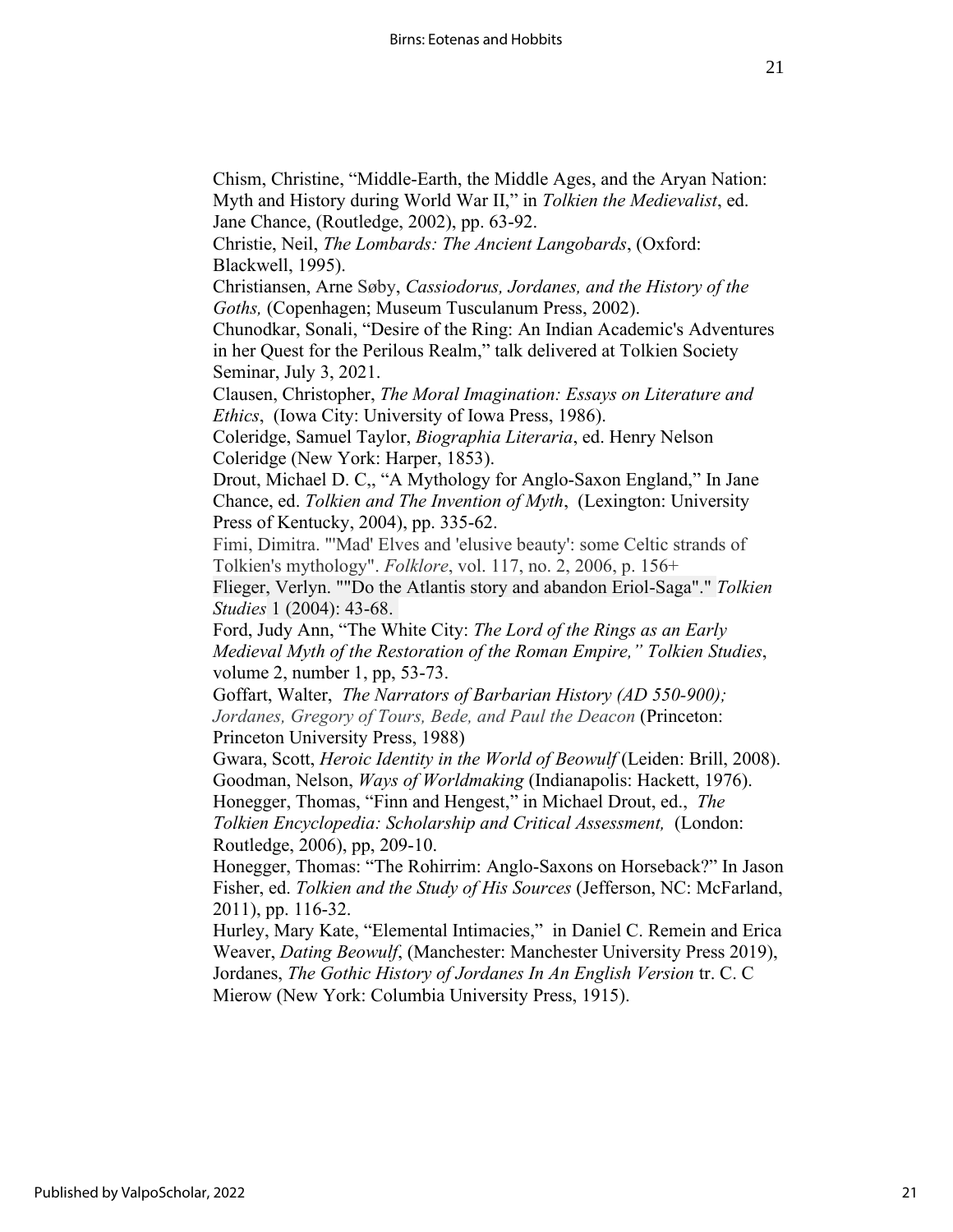Librán-Moreno, Miryam, "Byzantium, New Rome~: Goths, Langobards, and Byzantines in *The Lord of the Rings,*" In Jason Fisher, ed. *Tolkien and the Study of His Sources* (Jefferson, NC: McFarland, 2011), pp. 84-115. Lobdell, Jared, "In The Far Northwest of the Old World," in Harold Bloom,

ed. *J. R. R. Tolkien's The Lord of the Rings*, (New York: Infobase, 2008), pp. 49-68.

Martinez, Michael, "Taboo Tolkien: The Nordicist Claim on Middle-earth Refuted." Tolkien Society blog post, 28 November 2015.

"https://www.tolkiensociety.org/blog/2015/11/taboo-tolkien-the-nordicistclaim-on-middle-earth/

Morris, William, *The Collected Works of William Morris: The House of the Wolfings and the Story of the Glittering Plains* (, ed May Morris, (Cambridge: Cambridge University Press, 1912).

Murray, Robert, "A Tribute to Tolkien," *The Tablet*, 115 September 1973, pp. 879-80.

Neidorf, Leonard, Youth and Age in the *Finnsburg* Fragment, *ANQ: A Quarterly Journal of Short Articles, Notes and Reviews,* 2020, DOI: [10.1080/0895769X.2020.1733925](https://doi.org/10.1080/0895769X.2020.1733925) 2020

Oppert, Jules, "Adad-Nirar, roi d'Ellassar*,"* (Paris: Institut de France, 1893).

Rateliff, John D. "'And All the Days of Her Life Are Forgotten': *The Lord of the Rings* as Mythic Prehistory" in Wayne G. Hammond and Christina Scull, eds.**,** *The Lord of the Rings, 1954-2004: Scholarship in Honor of Richard E. Blackwelder* (Milwaukee: Marquette University Press, 2006), pp. 67-100.

Scott, Charles A. A*. Ulfilas: Apostle of the Goths* (London: Macmillan, 1885).

Shippey, T. A. *The Road to Middle-earth*. (London: Allen and Unwin, 1982).

Smol, Anna. "Things Speaking and Speech "Thinging": Riddlic Voices and *The Seafarer*." *ESC: English Studies in Canada*, vol. 20 no. 3, 1994, p. 249-265.

Straubhaar, Sandra Ballif. "Myth, Late Roman history and Multiculturalism in Tolkien's Middle-Earth". In [Chance, Jane](https://en.wikipedia.org/wiki/Jane_Chance) (ed.). *Tolkien and the Invention of Myth: A Reader. pp. 101–117.*

Stuhmiller, Jacqueline. "On the identity of the *Eotenas*" *Neuphilologische Mitteilungen*, vol. 100, no. 1, 1999, pp. 7–14.

Tolkien, *Beowulf: A Translation and Commentary* (New York: HarperCollins, 2014),